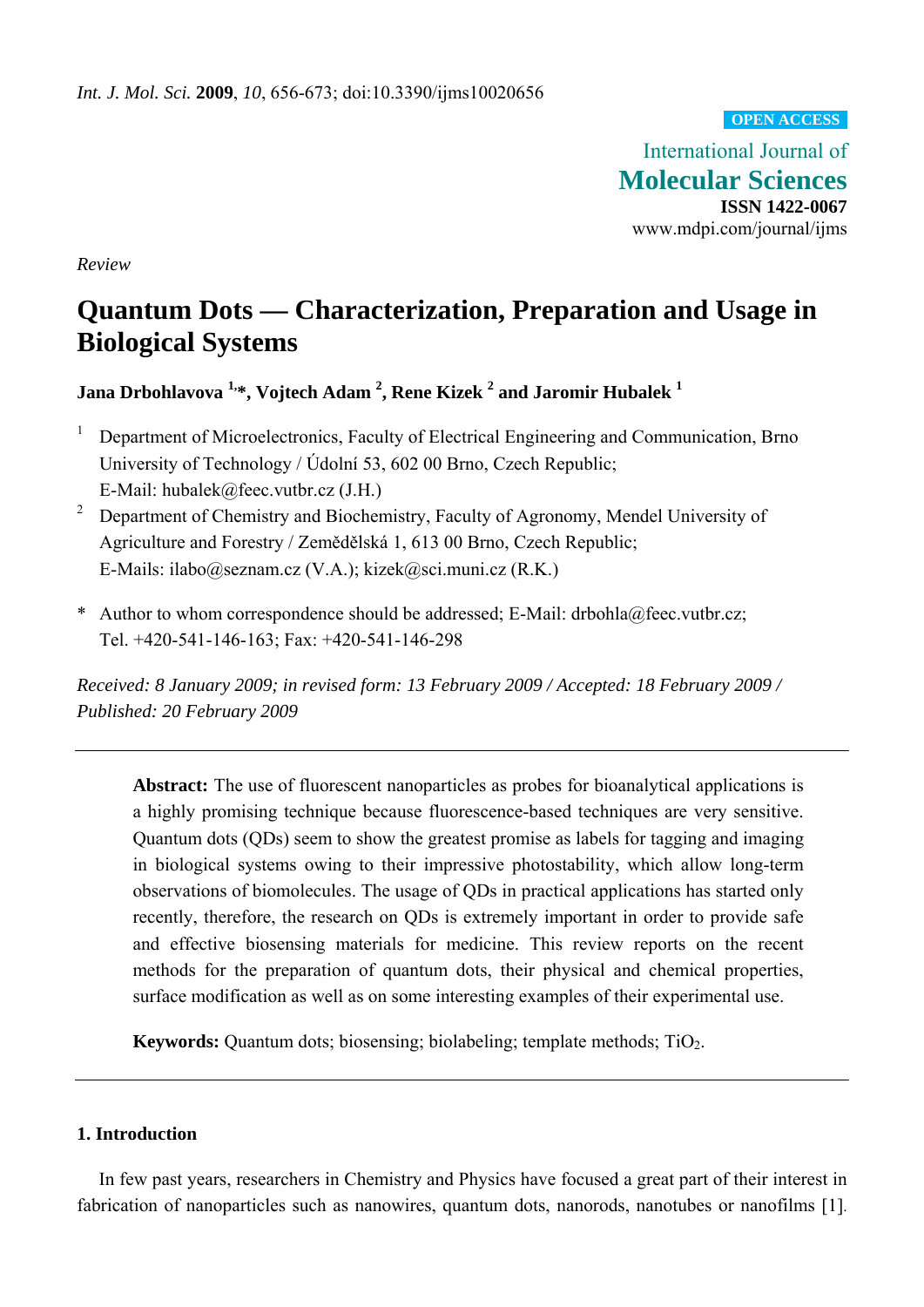The reasons for this are the possible applications of nanoparticles in several extremely important fields, e.g. in catalysis, coatings, textiles, data storage, biotechnology, health care, biomedical and pharmaceutical industries. Concerning the medical applications, spherical nanoparticles are the most widely developed and utilized [2]. Nanoparticles can be prepared using metallic, metal oxide–ceramic, polymer, carbon, core-shell, alloy, composite, and biological components.

Nanometer-sized crystals, often referred to as quantum dots (QDs), have been also intensively investigated. Typical QD sizes range between 2–20 nm [3], but according to some literature their diameter should be strictly below 10 nm [4,5]. However, the dimensions of QDs depend mainly on the material used to prepare them. Generally we call a system a QD when the quantum confinement effect occurs, i. e. when the nanoparticle radius *a* is lower than one of this magnitudes:  $a_e$ ,  $a_h$  and  $a_{exc}$  (Bohr radius of electron, hole and exciton, respectively). It is known the Bohr radius depends on the material (e.g. 36 nm for InAs, 0.7 nm for CuCl, etc.) and therefore there is not a clear line to say that a nanoparticle is a QD or not, if one only considers its size. QDs can be based on metallic (e.g. Ni, Co, Pt, Au) [6] or (mostly) on semiconductor materials. Moreover, some research into metalloid QDs such as silicon has been done [7]. Because of their reduced size, QDs behave differently from bulk solids due to the quantum-confinement effects that are responsible for their remarkably attractive properties. In general, quantization effects in semiconductor structures can be divided into three groups, depending on whether the charge carriers are confined in one, two or three dimensions [8]. Confinement in one direction creates two-dimensional (2D) structures that have been termed quantum wells or quantum films. Carrier confinement in two directions produces one-dimensional (1D) quantum wires and confinement in three dimensions produces already mentioned quantum dots or quantum boxes, where the electrons are mostly localized; these structures are zero-dimensional (0D). Typically, QDs are represented by atomic clusters or nanocrystallites. QDs usually consist of few hundreds to a few millions of atoms, but only a small number of electrons  $(\leq 100)$  are free [9]. In addition, depending on electron confinement, it is possible to distinguish between planar, vertical and self-assembled QDs, whereas the very first experiments were made with the planar structures. In planar and vertical QDs, electrostatic confinement leads typically to dimensions around 100 nm and structural confinement is of the order of 10 nm, while in self-assembled QDs the structures are rather pyramidal or lens-shaped with sizes of approximately 10 nm. These pyramidal QDs are very promising for laser applications [10,11].

# **2. Quantum dots usage**

#### *2.1. The main criteria for using QDs in Medicine*

Unfortunately, most QDs are toxic, which implies a potential danger, especially for future medical applications. The most widely used and studied QDs consist of a core of cadmium selenide or telluride, because their quantum confinement region spans the entire optical spectrum [12]. Walling and colleagues reported in their review on *in vivo* QDs application that cadmium ions were determined as the primary cause of cytotoxicity, because they are able to bind to thiol groups on critical molecules in the mitochondria and cause enough stress and damage to cause significant cell death [13]. However the release of  $Cd^{2+}$  could be reduced or eliminated by adding additional surface coatings. Scientists in Ireland have been using gelatin during the production of CdTe QDs, thereby reducing the toxicity of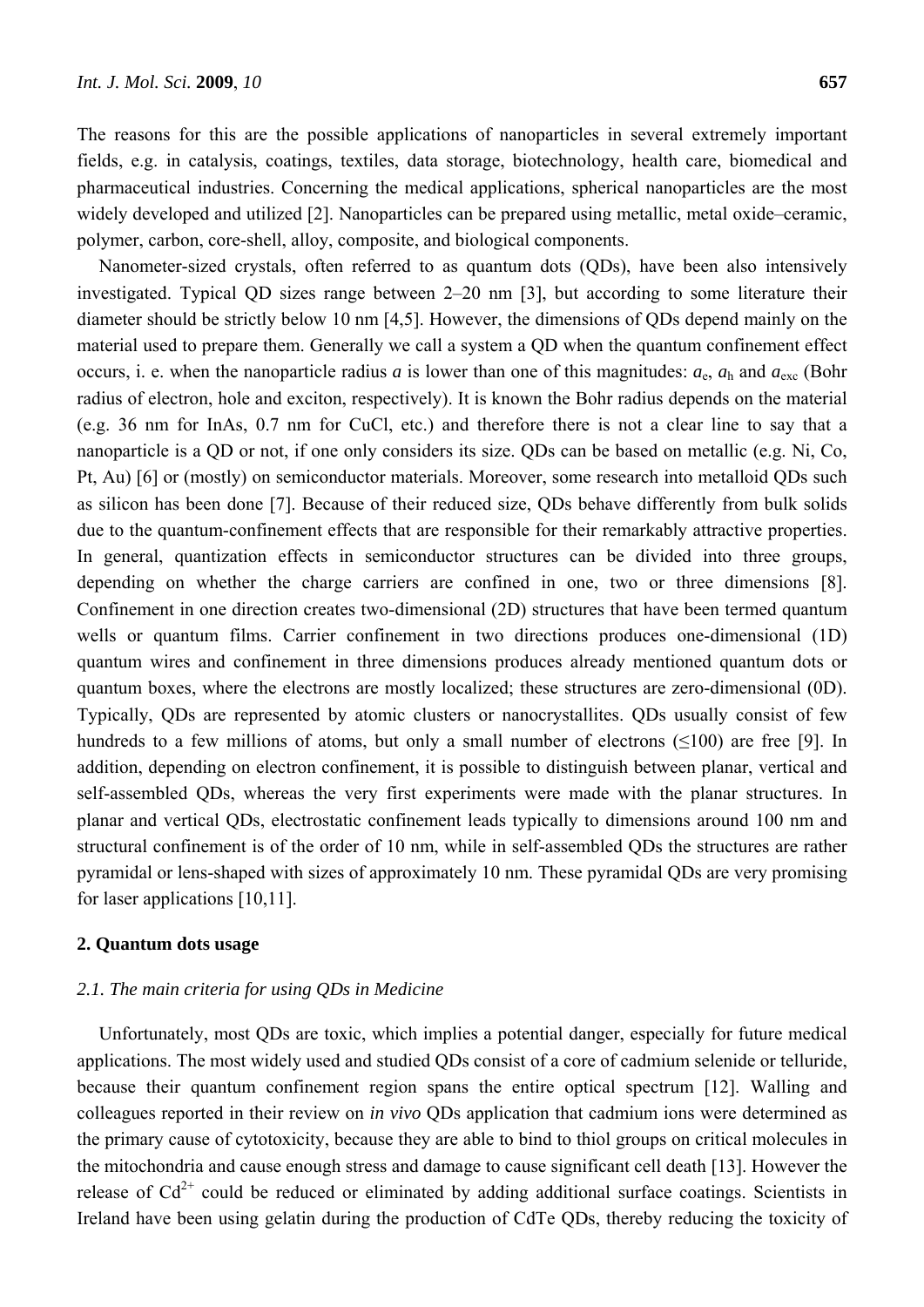the particles [14]. In other case, Qian *et al.* used as stabilizer the tripeptide glutathione, which exists in most organisms and thus can be applied to detoxify  $Cd^{2+}$  ions in Medicine due to its chelating capability [15]. Iyer *et al.* reported that peptides could be used as an excellent ligand for coating the surface of QDs for several reasons: 1) peptides mimic the biological environment and are stable at physiological pH; 2) reactive groups (amines, carboxyl, thiol, and peptide tags) can be dialed into the hydrophilic domain of the peptide sequence and enable enzymatic or standard conjugation chemistry to obtain biomolecules of interest; 3) molecular evolution strategies to randomize peptides can be adapted to select high-affinity binders to the QD surface; and 4) there is the possibility of creating multifunctional QDs by mixing peptide sequences in certain molar ratios in a single step for *in vitro* and *in vivo* studies (e.g., a QD with biotin and PEG, conjugating receptor ligand and PEG, etc.) [16].

In other words, surface functionalization plays the key role in nanoparticle toxicity. It was found the improved biocompatibility that certain surface coatings provide could arise from decreased cellular uptake of these nanoparticles for cellular degradation [17]. According a review of Hardman, QD absorption, distribution, metabolism, excretion and toxicity depend on multiple factors derived from both inherent physico-chemical properties and environmental conditions; QD size, charge, concentration, outer coating bioactivity (capping material and functional groups), and oxidative, photolytic, and mechanical stability have each been implicated as determining factors in QD toxicity [18]. If this toxicity problem could be addressed, QDs might one day be safely used as fluorescent probes for biological imaging, to monitor targeted drug delivery and for controlled modification of structural and functional properties of intracellular components. An interesting study in this field was performed by Choi and colleagues, who examined the epigenomic and genotoxic response to cadmium telluride QDs in human breast carcinoma cells [19]. They suggest three levels of nanoparticle-induced cellular changes: non-genomic, genomic and epigenetic. Epigenetic changes may have long-term effects on gene expression programming long after the initial signal has been removed, and if these changes remain undetected, it could lead to long-term untoward effects in biological systems.

According to many studies, short-term (acute) and long-term toxicity of QDs is an important issue for QD applications in bio systems; not only at the cellular level, but also in animal models [20-22]. Cell death caused by cadmium ion release is not the only type of toxicity exhibited by nanoparticles. Quantum dots can also damage DNA and disrupt normal cell activity caused by factors such as the surface coatings themselves [13]. Geys et al. determined the acute *in vivo* toxicity of QDs with carboxyl and amine surface coatings during investigation of the inflammatory properties, tissue distribution, and prothrombotic effects after intravenous injection into mice [23]. Yong demonstrated that doping of QDs by manganese and their subsequent surface functionalization with lysine makes them stably disperse in aqueous media and moreover these QDs, emitting in the near-infrared (NIR), reveals no long-term toxic effects when injected to mice body [24]. Therefore he supposed these multimodal Mn-doped QDs have potential as probes for early pancreatic cancer imaging and detection. Chen and colleagues observed the viability, lifespan, behavior and health of the mice after intravenous injection of thiol-capped CdHgTe QDs for three months [25]. They found that injection of 2 μg/g CdTeHg QDs did not exhibit significant toxicity, and no abnormal behavior of the mice was observed in any of the *in vivo* imaging experiments. Nevertheless, a key question is still open: whether QDs can be used directly in clinical phase studies? Consequently integrated cellular toxicity studies and the complete *in vivo* toxicology of QDs still need to be evaluated before their use in human applications.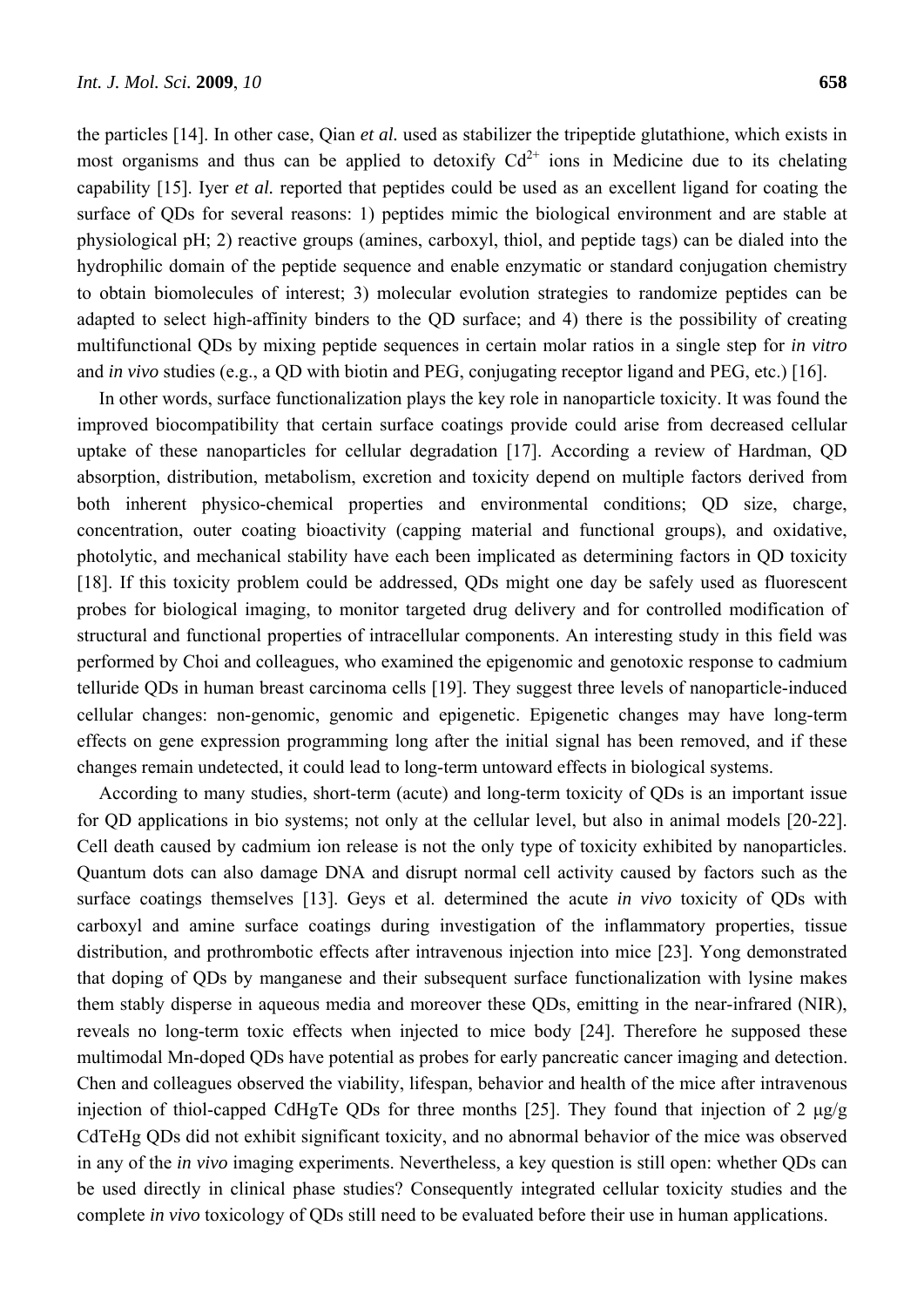The other important criteria for QDs using in medicine are prevention of nanoparticle aggregation in a biological environment and effective suppression of non-specific adsorption of biomolecules at the nanoparticle surface. The insufficient colloidal stability can be improved by functionalization of QDs surface with hydrophilic polymers such as PEG [26] or with adsorbed peptides [27]. Conveniently, the long-term stability of QDs can be improved by storing them in lyophilized composition, in the absence of light and at reduced temperature (e.g. at 4 °C) [28].

In contrast to organic fluorophores, QDs have some unique photophysical properties. They have a continuous absorption spectrum for wavelengths shorter than the wavelength of fluorescence emission. QDs can be synthesized to be effectively monodispersed which is a cause that their emission spectra are quite narrow and symmetric, and do not show any red-tail. In this way many different colors can be excited with just one wavelength of excitation and can be spectrally well resolved [29]. For example, Liu and colleagues employed traditionally used fluorescence resonance energy transfer technique (FRET) to study the molecular interaction between an antibody and immunoglobulin G (IgG) on live cell membranes using QDs of two different colors, green and red, which were used as FRET donors and acceptors, respectively, at the same time without organic dyes being involved [30]. The dots are claimed to be 20 times as bright and 100 times as stable against photobleaching, when compared to conventional fluorophores [31].

However there are two disadvantages in comparison to classic fluorescent dyes. The first negative point of QDs is the lack of strong polarization of the emitted photons, mainly in the case of elongated QDs, also called nanorods [32]. The second shortcoming is their insolubility in water. This insolubility is generally caused by the use of organic solvents (e.g. trioctylphosphine oxide, TOPO) for their preparation and hence by the presence of hydrophobic molecules. This problem can be solved by embedding of QDs into a shell (e.g. silica) or stable surfactant layer.

As it is known, the photoactivation of the semiconductor nanoparticles is highly affected by several parameters. Dembski and colleagues have systematically investigated the role of those parameters on the photon-induced photoluminescence enhancement of CdSe/ZnS QDs embedded in silica colloids (multicore particles) and polymer-stabilized CdSe/ZnS QDs in various environments [33]. The studied parameters included the local environment of the QDs (polymer shell or silica matrix), the thickness of the outer silica shell of the multicore particles, the dispersion medium, as well as the wavelength and intensity of the incident radiation. Zhang *et al*. also found the photoluminescence lifetime of intracellular thiol-capped CdTe QDs varied greatly depending on the intracellular environment: in the acidic lysosomes (with a pH of around 4.5–5.0) was remarkably shorter than those in other parts of the cell [34]. On the other hand, the photoluminescence lifetimes of QDs in living cells were generally shorter than those in aqueous solutions with similar pH. Therefore the acidic environment and the interactions of QDs with biomolecules are two of the possible reasons for the shortening of photoluminescence lifetimes of intracellular QDs. It is also known that the II-IV semiconductor QDs photoluminescence depends on temperature: as the temperature increases, the photoluminescence peak of QDs redshifts. Despite this fact, Zheng´s group observed that in the temperature range of 120– 300 K, the photoluminescence peak of CdSe QDs initially blue-shifts and then red-shifts with increasing temperature arising from the thermally activated detrapping of carriers [35].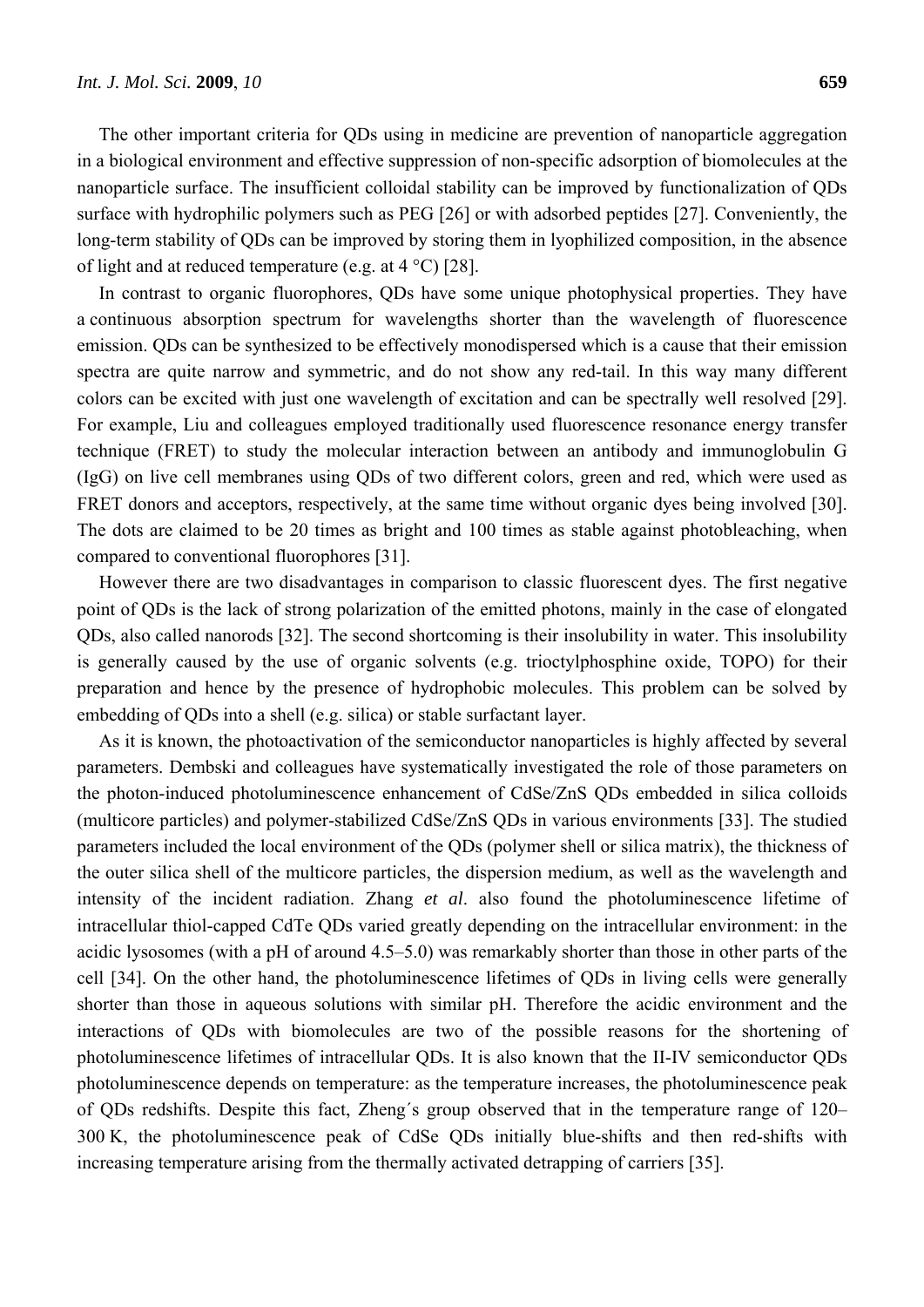#### *2.2. Some important applications of QDs*

Concerning the biological applications of QDs, two main groups may be cited: biosensors and labels in biological imaging. A few examples of each group can be seen on the schema below (Figure 1).



**Figure 1.** Examples of ODs' bioanalytical and biomedical applications.

 QDs are excellent candidates for biosensing owing to their unique physical and optical properties and possibility of attaching various biomolecules to their surface [36]. Some new assays of QDs' usage, which can improve the current methods of DNA and protein detection, were performed [37, 38]. For example, a detection method of adenosine-triphosphate (ATP) using a QD tagged aptamer (nucleic acids that bind to certain molecular targets such as thrombin, adenosine, or cocaine) has been described [39].

Most biomolecules have been linked to water-soluble QDs and it was found the binding has no effect either on the QDs' optical signature or on the functionality of the biomolecules. Biomolecules can be bound to the surface of QDs either directly (covalently or non-covalently) or attached via a stabilizing layer which act as a crosslinker between the ligand and reactive surface of the nanoparticle. Non-covalent direct binding can be achieved by applying of electrostatic-based coupling strategy. Compared to the conventional covalent techniques, the electrostatic non-covalent selfassembly approach is simpler, more reproducible, and more easily achieved [40]. This approach has been used for example to bind cysteamine-stabilized CdTe QDs with single stranded DNA through electrostatic attraction between positive amino function groups on the surface of CdTe quantum dots and negatively charged DNA [41].

The covalent bioconjugation approach is based on the replacement of thiol acids present on the QDs' surface with thiolated biomolecules. This type of binding was chosen, for example, to covalently link streptavidin maleimide [42] or to conjugated transferrin and mouse anti-human CD71 monoclonal antibody to CdSe/ZnS QDs [43]. Use of water-soluble 1-ethyl-3(3-dimethylaminopropyl) carbodiimide hydrochloride (EDC) and *N*-hydroxysulfosuccinimide (NHS) to form the QD-protein covalent conjugates is one of the most frequent coupling methods. The research group of Wang determined that 3-mercaptopropyl acid-stabilized water-soluble CdTe nanoparticles synthesized in aqueous solution were able to conjugate with peptides or proteins mediated by NHS [44]. These stable QDs peptides/protein conjugates can provide great potential power in cell labeling application.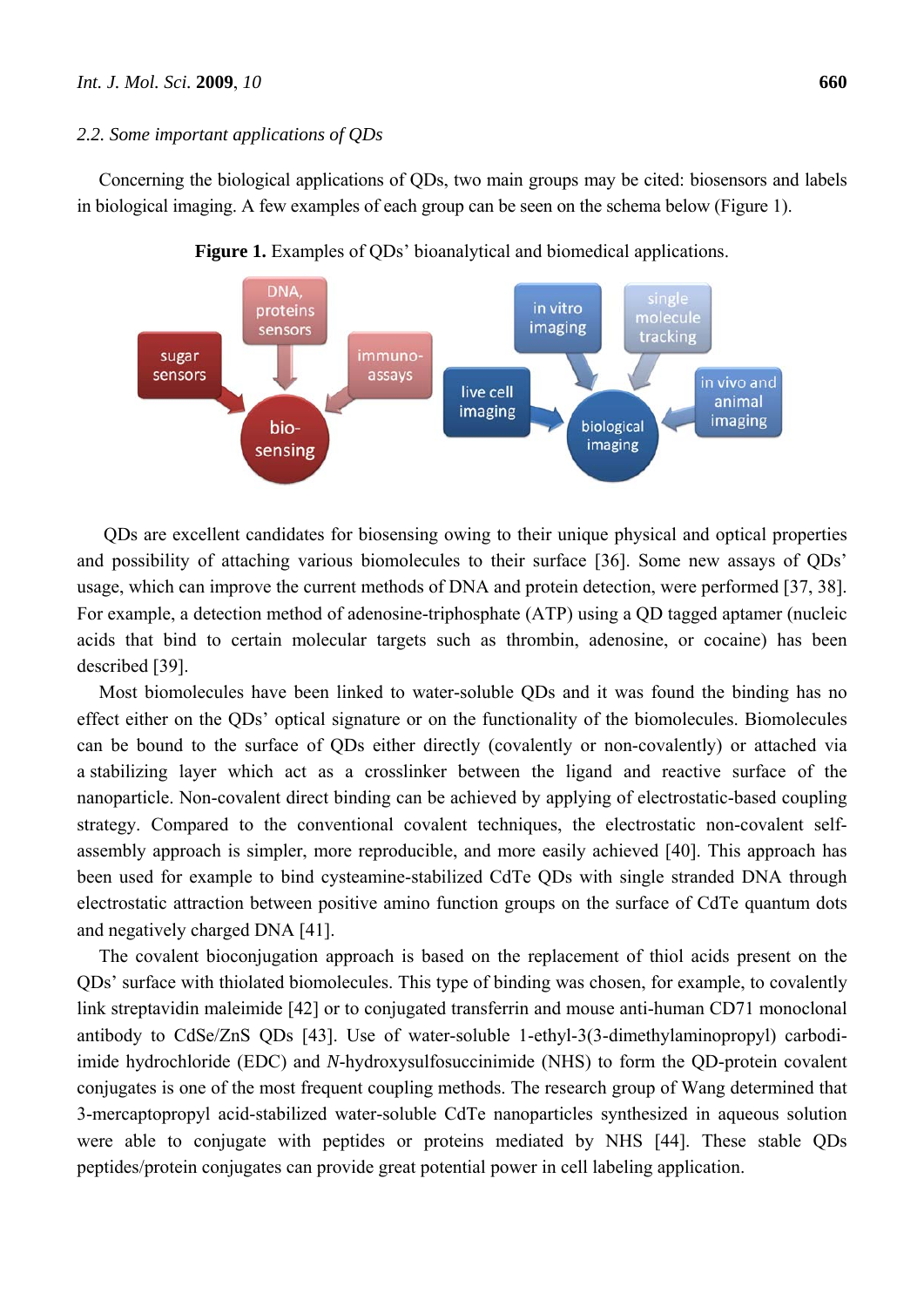In these applications, core-shell structured QDs are more favorable, where CdSe is referred to a core and ZnS to a shell [45-47]. The dimension of the core determines the bandgap and hence the color of emission. It is known, that an increase in particle sizes produces a redshift in the emission spectrum [48]. In principle, the emission of ODs can be coarse-tuned by the choice of the material and later finetuned by playing with the size of the core (see Figure 2). The emission color can be also tuned from the UV/blue spectral region (ZnSe) to the visible one (CdSe) by changing the composition, that is, the Cd:Zn ratio, without changing the nanocrystal size [49]. Many core-shell QDs have been prepared by capping an emissive semiconductor core (CdSe, CdTe, etc.) with a thin shell of a higher band gap material (ZnS, CdS, ZnSe, etc.) [50-52]. For example, the core-shell CdSe/ZnS are about 20–50× brighter than CdSe cores and their quantum yield can reach 30–50%.

**Figure 2.** An example of QDs sorted by size emitting light of different colors excited simultaneously by a single excitation wavelength.



There are several possibilities for using QDs in biolabeling and cellular imaging both *in vitro* and *in vivo*. Scientists have developed hybrid functionalized QDs-liposome nanoparticles and found they were efficiently uptaken by living cells in the absence of cell death and can therefore be used as fluorescent probes for *ex vivo* cell-labeling studies with most types of water-soluble QD without further modifications [53]. Moreover, these QDs exhibited enhanced penetration and retention into the tumor interstitium both *in vitro* (tumor spheroids) and *in vivo* (subcutaneous solid tumors). Pan and colleagues evaluated *in vitro* QDs loaded in poly(lactide)-vitamin E TPGS (d-α-tocopheryl polyethylene glycol 1000 succinate) nanoparticles for cellular and molecular imaging [54]. Kerman *et al.* studied an application of QD-labeled biomolecules in a sandwich-type immunoassay for detection of total prostate-specific antigen (TPSA), which is an important cancer marker, on a screen-printed carbon substrate in connection with fluorescence imaging [55]. Similar QD-label-based electrochemical immunoassay study of PSA was performed by Wang and colleagues [56].

QDs can be applied in molecule tracking in immunochemistry, where they replace the fluorescent beads used for the study of the dynamics of neurotransmitter receptors. Due to their much smaller size (about 10–20 nm) compared to latex beads (approx. 500 nm), the lateral movement of individual receptor can be studied in great detail [57]. Another example of an application of QDs is in genetic disease screening and diagnostics, where in combination with stage-scanning confocal microscopy provide the imaging of QDs free of chromatic aberrations and with resolution better than 10 nm [58, 59]. Infrared QDs were also found to be useful probes for non-invasive detection *in vivo*, mainly inside small animals, where they can substitute conventional organic fluorophores emitting in the IR, which suffer from poor stability and quantum yield [25, 60, 61]. Lin *et al.* evaluated *in vivo* multiplex imaging of mouse embryonic stem (ES) cells labeled with peptide-based Qtracker delivered QDs [62] (see Figure 3.). They show that labeling mouse ES cells with QDs does not adversely affect ES cell viability, proliferation, and differentiation.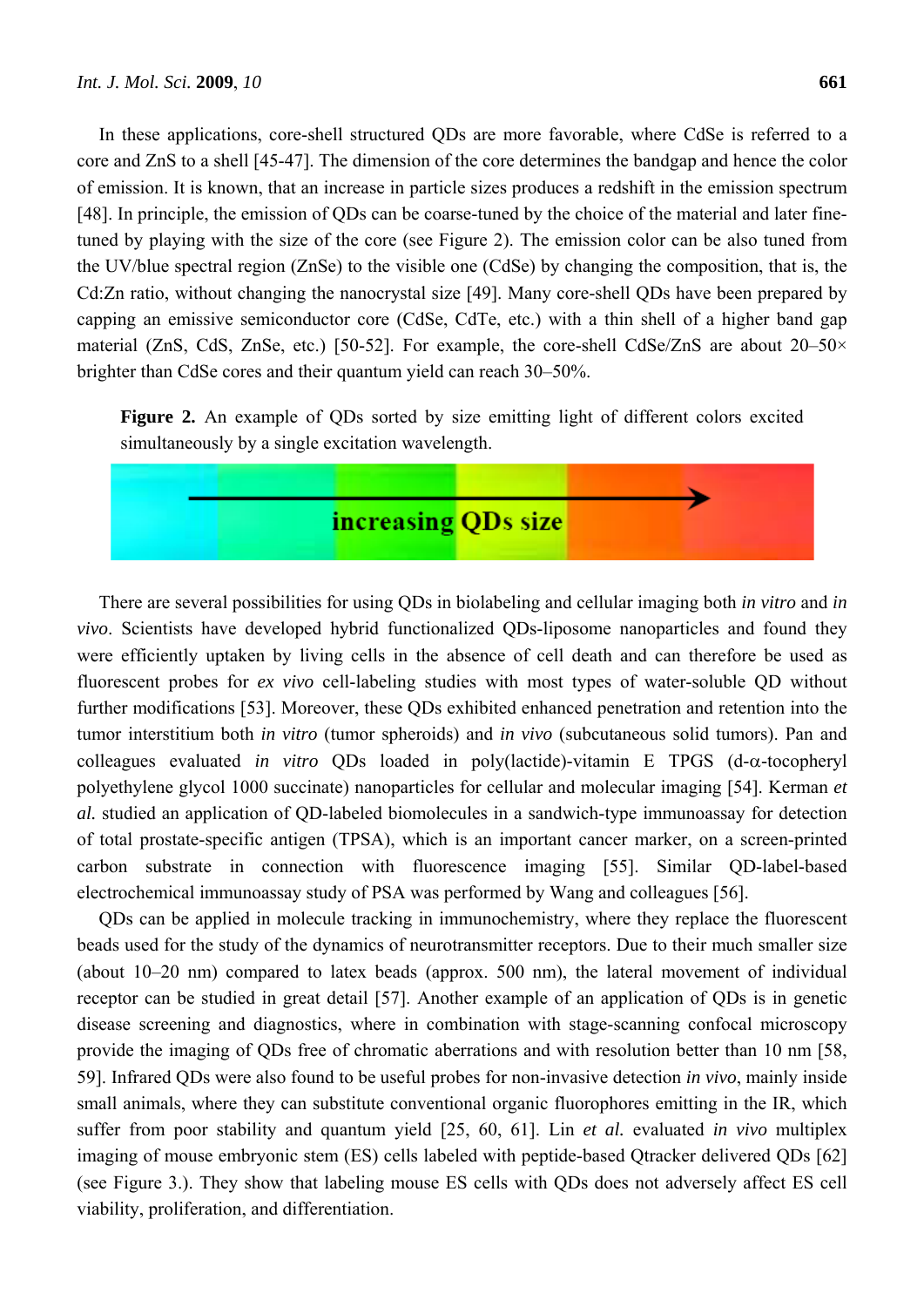Figure 3. Embryonic stem cells labeled with six different QDs were subcutaneously injected on the back of the athymic nude mice right after labeling (image taken with a single excitation light source right after injection). Reprinted with permission from [62].



Further utility of QDs have been found in labeling of nucleus in live cells, however this issue has not been not fully studied [63]. For example, Chen and Gerion observed, that the viral peptides called nuclear localization signals conjugated with CdSe/ZnS QDs has no toxicity effect in HeLa cells transfected with the peptide-coated QDs [64].

Lieleg and collegues have developed a method of specific labeling of membrane integrins in living osteoblast cells using functionalized QDs [65]. They used cyclic Arg-Gly-Asp (RGD) tripeptide sequence and a biotin–streptavidin linkage to specifically couple individual QDs to integrins of living cells. However, they noticed a drastic decrease in the total number of blinking QDs during observation. Fortunately, according to the simulations, the blinking properties of QDs do not harm the quantitative evaluation of the obtained integrin trajectories.

It has been proven that QDs can serve as luminescent cell markers that identify molecular structures. Generally, effective multicolor cell labeling using QDs can be achieved via receptormediated uptake or via nonspecific endocytosis which invokes native cellular mechanisms to transfer nanoparticles through the cell membrane. Hence endocytosis is considered to be the least disruptive delivery method compared to conventional methods such as microcapillary injection or electroporation, which are based on inserting the nanoparticle cargoes via microscopic mechanical defects in the cell membrane [66].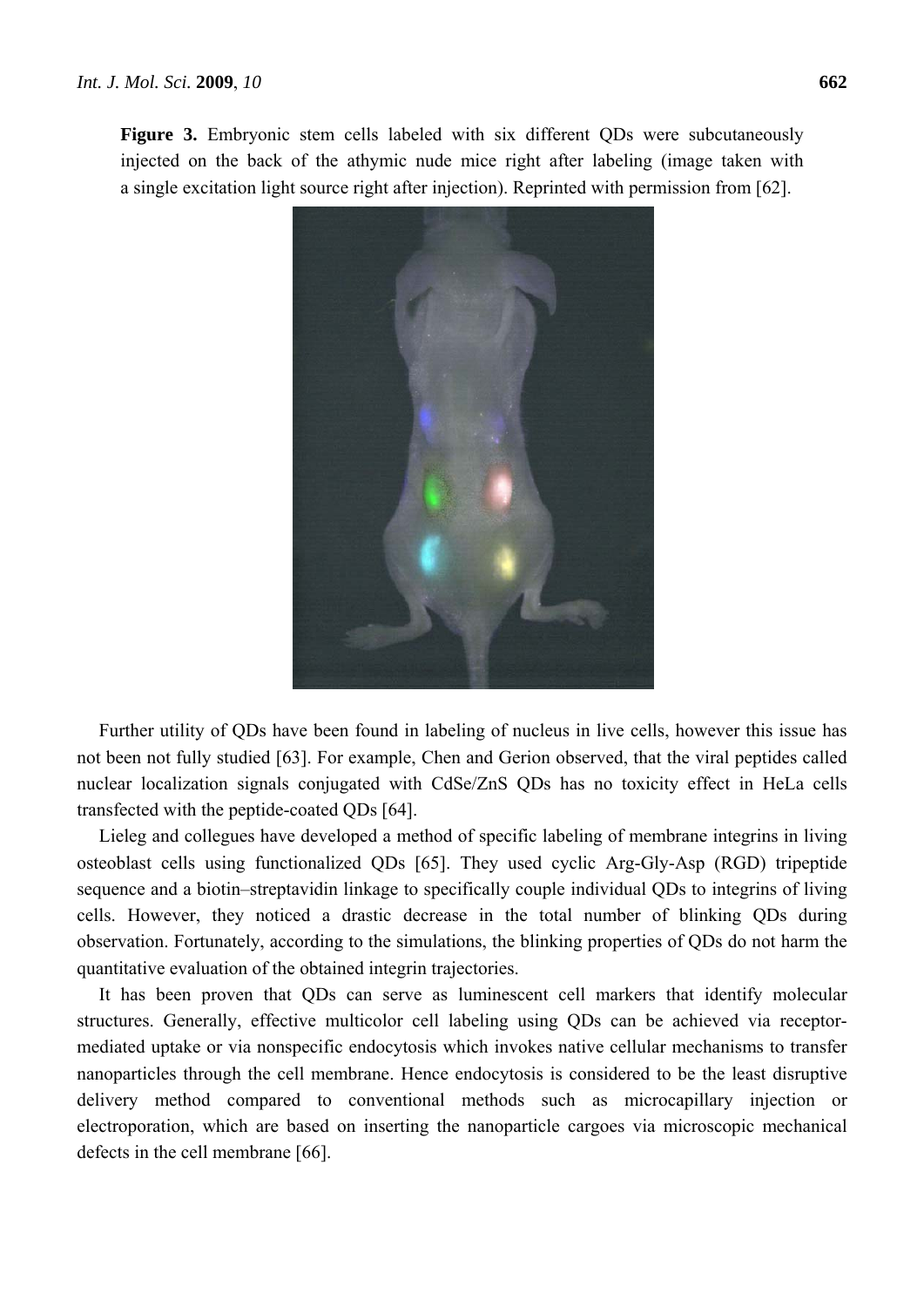# **3. Quantum dot preparation and characterization**

# *3.1. QD preparation*

Two general approaches for the preparation of QDs have been reported over the last decade: (1) formation of nanosized semiconductor particles through colloidal chemistry [67,68] and (2) epitaxial growth and/or nanoscale patterning [69, 70], i.e.. employing lithography-based technology. The former QD synthesis relies on rapid injection of semiconductor precursors into hot and vigorously stirred specific organic solvents containing molecules that can coordinate with the surface of the precipitated QD particles. This synthetic route seems to be facile and can be performed in "one-pot" as referred in many papers [15,71-73]. QDs designed for usage in biological systems are mostly applied in solution (colloidal form); nevertheless a demand for QDs deposited on various solid surfaces for biomedical applications was also emphasized in some papers [69,74]. For example, an alternative and promising strategy for the use of QDs in biotechnological applications is to utilize biofunctional carrier spheres that are labeled with QDs [75].

As mentioned before, QDs need to be water-soluble. Therefore numerous effective methods have been developed for creating hydrophilic QDs, which can be divided into two main categories [66, 76]. The first route is commonly designated as "cap exchange". The hydrophobic layer of organic solvent can be replaced with bifunctional molecules containing a soft acidic group (usually a thiol, e.g. sodium thiolycolate) and hydrophilic groups (for example carboxylic or aminic groups) which point outwards from the QDs surfaces towards bulk water molecules [77-79]. In fact, substitution of monothiols by polythiols or phosphines usually improves stability. The second route is native surface modification, for example, adding of a silica shell to the nanoparticles by using a silica precursor (usually alkoxysilanes such as tetraethylorthosilicate, TEOS) during the polycondensation [80]. Amorphous silica shells can be further functionalized with other molecules or polymers. Another example can be introducing of amphiphilic molecule, such as a phospholipid. This procedure is preferred for commercially-produced biocompatible QDs. The method of QD encapsulation into solid lipid nanoparticles, which are composed of high biocompatible lipids of physical and chemical long-term stability, was also successfully tested [81]. These lipid nanoparticles are more convenient than small molecules (e.g. mercaptopropionic acid) traditionally used for QDs surface modification, which are rather unstable since they can be easily degraded by hydrolysis or oxidation of the capping ligand. To make water-soluble QDs, Zhang *et al*. employed tricopolymer coating with the oil in a water ultrasonic emulsification method, and demonstrated the binding assays based on QD–antibody bioconjugates [82]. Ultrasonication will accelerate evaporation of the organic solution (in this case dichloromethane), which will shorten the preparation time.

The latter approach of QD preparation, lithography based technology, is widely used to provide QDs predominantly by the combination of high-resolution electron beam lithography and subsequent etching [10,83]. However, it was found the spatial resolution required for reaching the size regime, where significant quantization effects can be expected tends to be larger than the desirable level. In addition, lithographic methods and subsequent processing often produce contamination, defect formation, size non-uniformity, poor interface quality, and even damage to the bulk of the crystal itself [84]. Finally, it was found that traditional top–down patterning methods like photolithography and e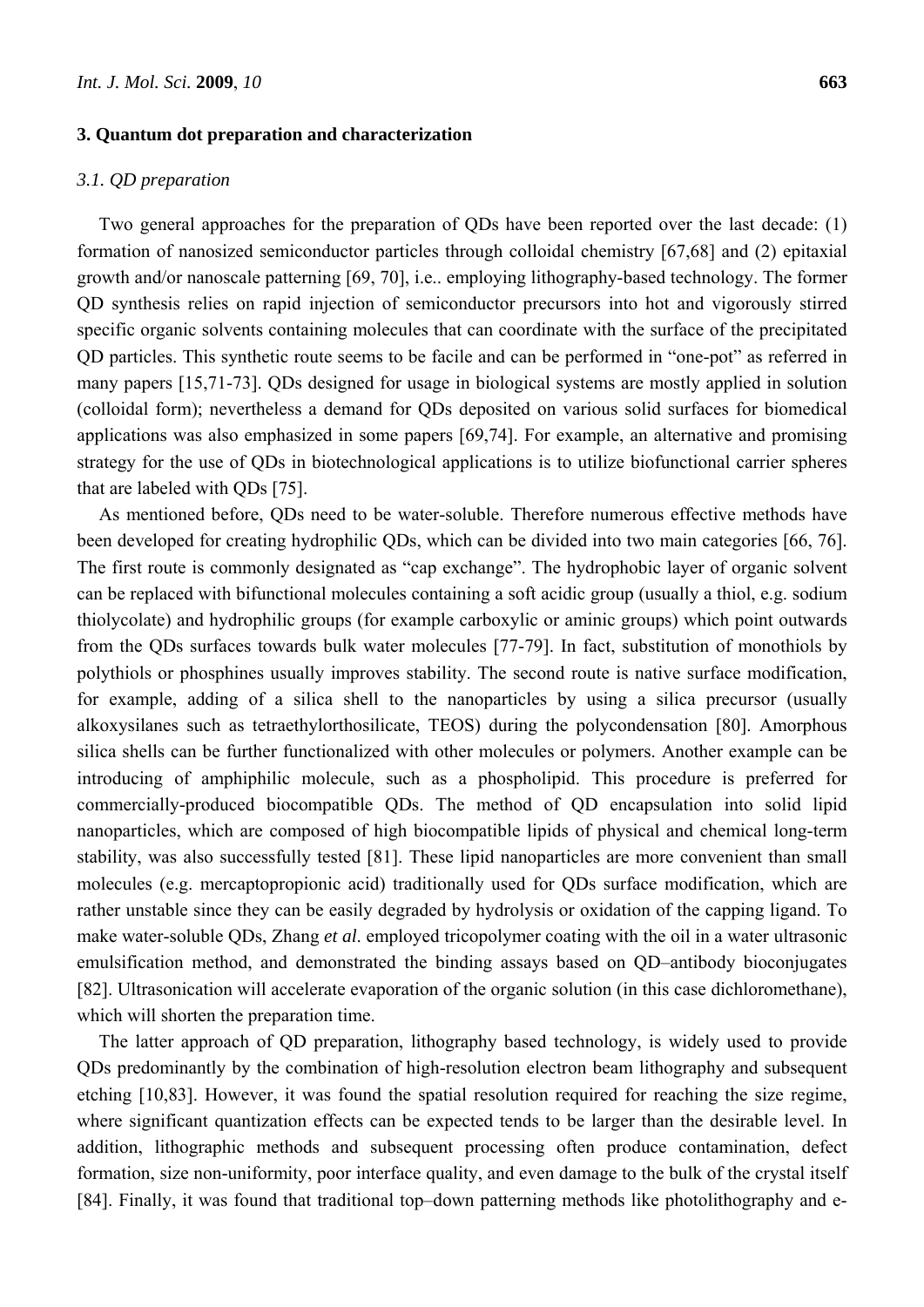beam lithography are time-consuming and expensive processes, therefore there is a demand for new more sophisticated techniques for QDs fabrication [85]. One of these techniques can be an epitaxial growth of nanostructures, which is generally described by 5 various modes. The fabrication of epitaxial QDs usually follows the Stranski-Krastanov mode of growth on wetting layer with formation of coherent islands (see Figure 4). Here, no further etching process is required.





Epitaxial method of QDs preparation is widely used in optoelectronics (lasers, infrared photodetectors) and nanotechnologies. However, in the near future, it could be very interesting and promising to use epitaxially grown QDs in *in situ* biosensing, mainly due to the simplicity of detection, for example, as a sensor array for mass screening. Thanks to this sensor arrangement, where each sensor can be created from QDs emitting light at different wavelengths, it could be possible to easily detect many different biomolecules at the same time. Epitaxial methods can be classified according to phase origin into vapor phase epitaxy (VPE) or liquid phase epitaxy (LPE). Although LPE is still important, this technique was used mostly in past century to prepare micrometric structures. VPE can be further categorized according to reaction type into chemical (CVD) or physical vapor deposition (PVD). Chemical deposition is interesting in view of its price, however the most important and most widely used technique in industry is VPE from metalorganic medium (MOVPE). Molecular beam epitaxy (MBE) is other peculiar PVD technique and can be also classified into solid source MBE or gas source MBE (hydride or metalorganic). Perhaps less well-known approach for the growth of nanostructures using MBE system is "droplet epitaxy" [87]. Here liquid metal droplets are first formed as an intermediate growth step before being converted into semiconductor nanostructures.

Concerning the QDs direct patterning, self-assembled monolayers QDs can be coated via Langmuir-Blodgett technique onto hydrophobic–hydrophilic pattern generated with employing of photolitographically prepared template [69].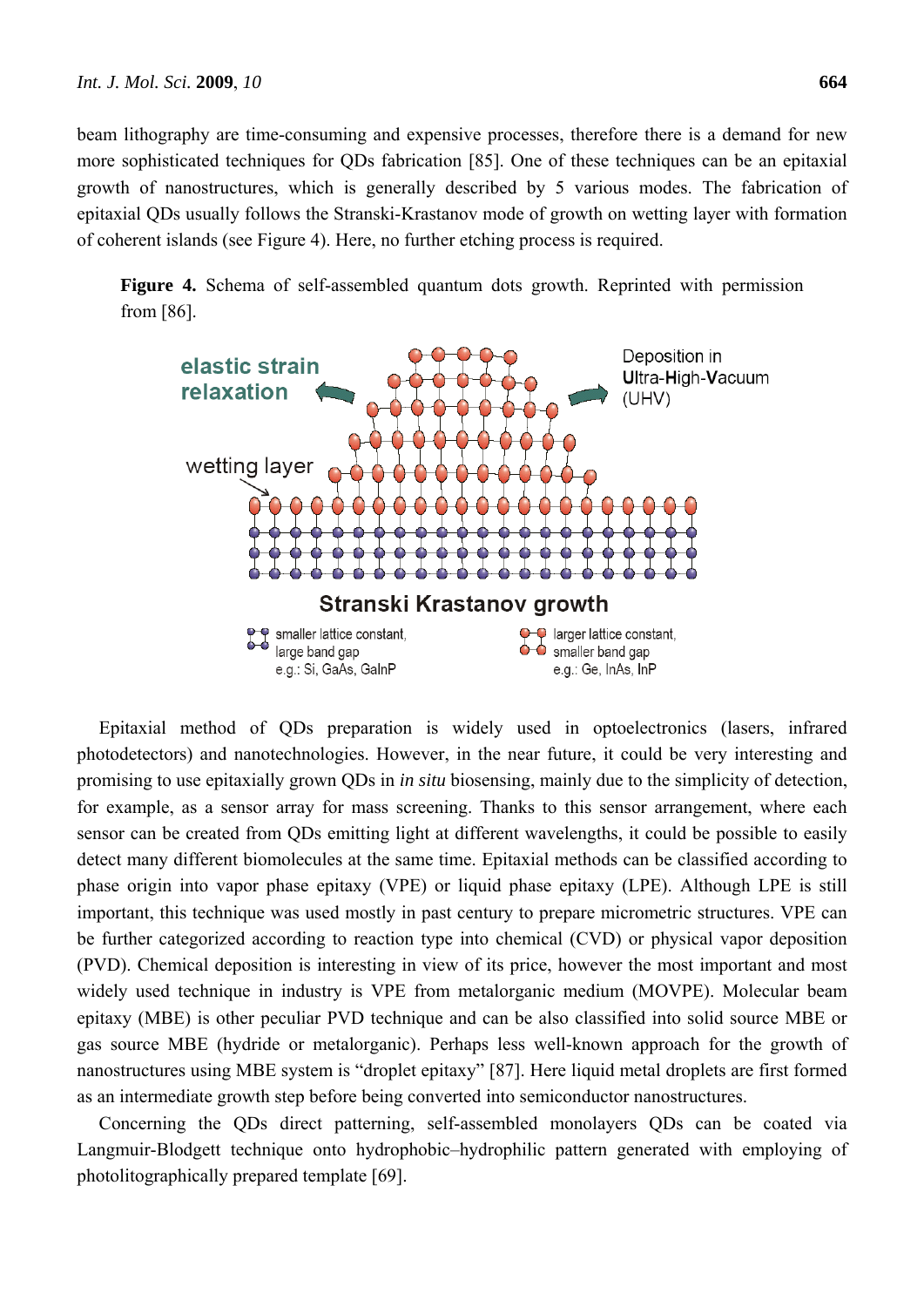For the past few years, template-based nanoengineering methods, in which many different materials such as porous alumina, polymer gel, surfactant, activated carbon and carbon fiber have been used as templates to synthesize different kinds of nanostructured porous materials, have been extensively studied. For example Ghanem *et al.* prepared metal nanodots using the electrochemical deposition through cavities formed within macroporous poly(pyrrole) secondary templates which were themselves prepared by electrodeposition around templates formed of self-assembled poly(styrene) spheres assembled on evaporated Au substrates [6]. Recently, a "microscopic mass-point addition" method was developed to fabricate high density  $TiO<sub>2</sub>$  nanodots with controllable size on a Si substrate, where an alumina filtration membrane with homogenous micropores acts as the "microscopic masspoint" nozzle [38]. The titania nanostructures mimic the ordered nanoporous anodic alumina films via the through-mask anodization [88]. During anodic oxidation of titanium foil, different electrolytes can be used, like HF, KF, NH4F with ethylene glycol [89].

The phase development of the isolated  $TiO<sub>2</sub>$  nanodots is very much different from that of  $TiO<sub>2</sub>$  thin films and powders. After high temperature annealing, the nanodots are polycrystalline and consist of a mixed phase of anatase and rutile instead of single rutile phase. Scientists expect that  $TiO<sub>2</sub>$  nanodots with a single phase of anatase can be prepared from an epitaxial Al/TiN bilayered film on a sapphire substrate by electrochemical anodization of the TiN layer using a nanoporous anodic aluminum oxide film as the template [90]. The anatase/rutile phase composition influence on  $TiO<sub>2</sub>$  QDs properties is very complex, because several parameters affect the final quantum confinement (the multiple influence of QDs size and coordination of Ti atoms on Ti–O bond length and thus on band gap energy) [91,92].

The use of non-toxic titanium dioxide can completely suppress the problem of QDs toxicity in biomedicine for *in vitro* applications. The enhanced photocatalytic effect of TiO<sub>2</sub> nanoparticles in skin and other types of cancers was recently demonstrated [2]. Oligonucleotide DNA covalently attached to the  $TiO<sub>2</sub>$  nanoparticles was shown to have a unique property of a light-inducible nucleic acid endonuclease, which could become a new tool for gene therapy. The preparation of  $TiO<sub>2</sub>$  nanodots with small dot size and high dot density on substrates becomes increasingly significant since small dot size can guarantee quantum effects and high activity, while high dot density can provide a basis for miniaturizing devices and increasing performance capacity [93]. It has been proven that the modification of  $TiO<sub>2</sub>$  on the electrode could enhance the enzyme catalytic performance for promising biosensor applications. However, the electrochemical behavior of  $TiO<sub>2</sub>$  depends not only on the crystal structure and surface properties, but also on the textural properties, which include specific surface area, pore volume, pore dimension and distribution. Great effort has been dedicated to the synthesis of  $TiO<sub>2</sub>$ with a controllable morphology and pore structure [94]. Scientists also investigated a rutile  $TiO<sub>2</sub>$  QDs electronic structure via the first-principles band structure method [92].

# *3.2. QD characterization*

Optical characterization of QDs is usually provided by UV-VIS and photoluminescence spectroscopy, which offer fast, non destructive and contactless option. Hazdra and colleagues employed a rarely used experimental method, photomodulated reflectance spectroscopy, for checking deposited QD structures. This technique provides equivalent energy resolution to that of photoluminescence at low temperatures and probes a wider range of critical points, highlighting the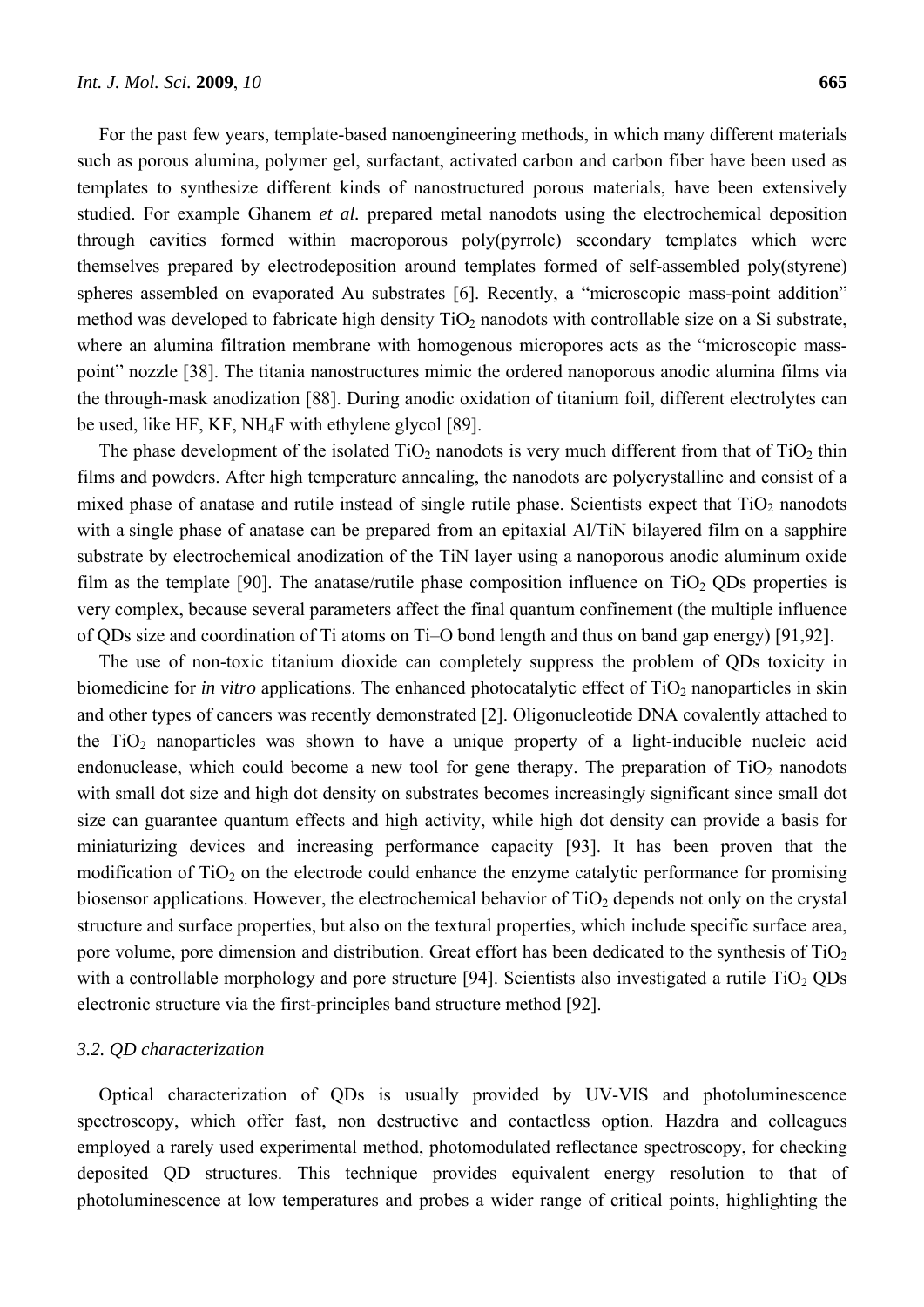ground state and also many high order interband optical transitions from which band structure, especially of the wetting layer, can be deduced [95].

As already mentioned, the optical properties (fluorescence emission) of QDs can be fine-tuned by the QDs' size, which is a key parameter that determines the spectral position and purity of photoluminescence. QDs' size is generally calculated using conventional techniques like scanning electron microscopy (SEM), transmission electron microscopy (TEM), and dynamic light scattering (DLS) studies. Gu and colleagues determined the size and composition of optically active CdZnSe/ZnBeSe QDs using photoluminescence, photoluminescence excitation, and Raman scattering spectroscopies combined with a model of photoluminescence and LO phonon energies [96]. Besides these techniques, field flow fractionation was also successfully employed an excellent complement to characterization of water soluble QDs by the conventional tools [97].

In order to monitor the size of epitaxially prepared QDs, several characterization methods are usually employed, e.g. TEM, atomic force microscopy (AFM) or more preferably scanning tunneling microscopy (STM) as can be seen from Figure 5. Scientists also evaluated InAs QDs' size from magneto-tunnelling experiments and they found the results in very good agreement with the sizes measured by AFM and TEM [98]. In order to study quantum size effects on the electronic structure of InAs and InGaAs QDs in correlation with their morphologies, scanning tunneling spectroscopy was used in the work of Yamauchi [99].





According to Lees *et al*., the QDs' surface chemistry plays also very important role, because it contributes to the final hydrodynamic diameter of QDs and thus it is necessary to find a method providing qualitative information about this parameter [100]. To date a number of different techniques have been employed to characterize QD surface chemistry, notably X-ray photoelectron spectroscopy, nuclear magnetic resonance spectroscopy, and Rutherford backscattering. Lees *et al.* characterized the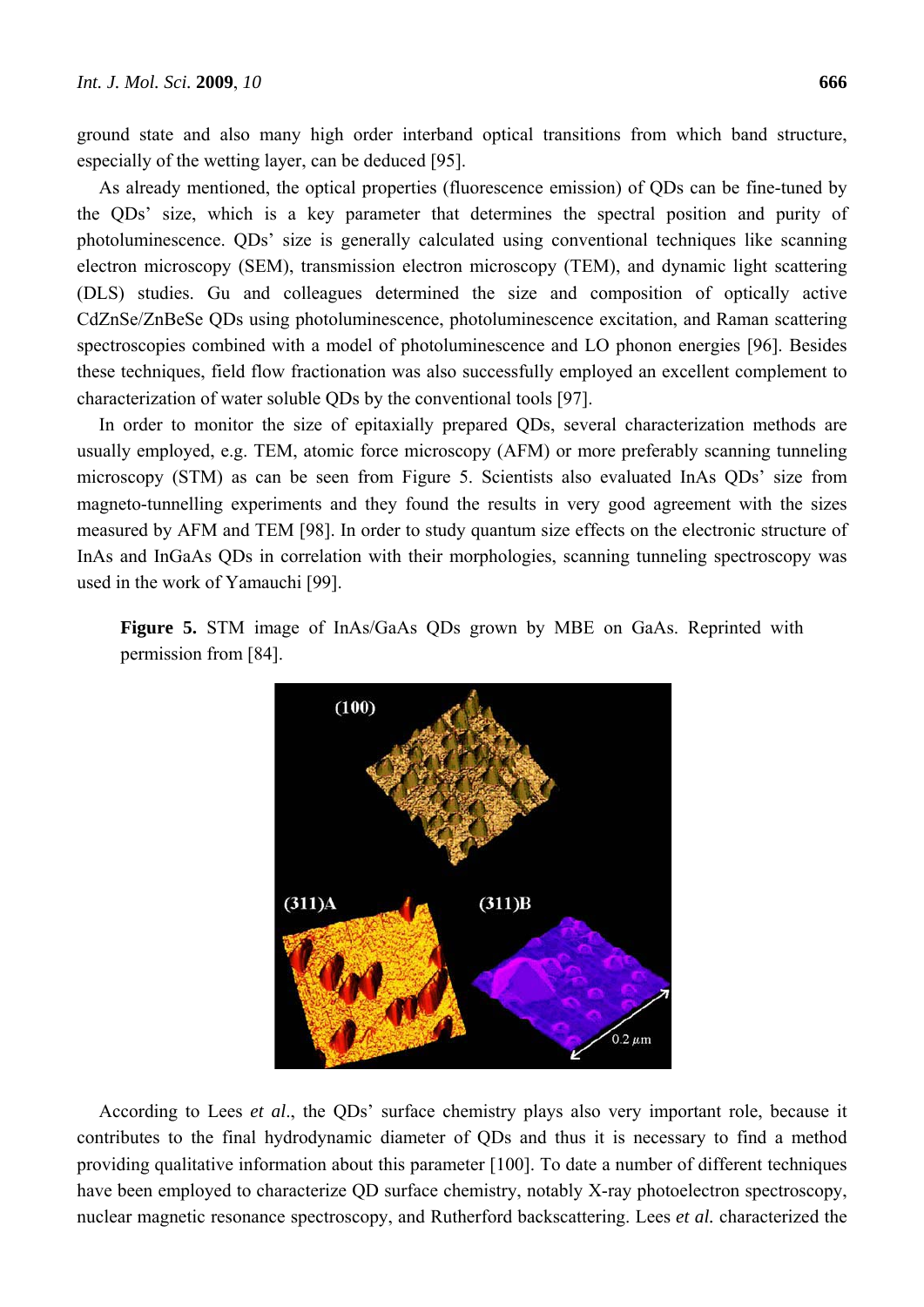surface chemistry and size distribution of ODs using analytical ultracentrifugation method, which was found to be highly sensitive to nanocrystal size, resolving nanocrystal sizes that differ by a single lattice plane.

# **4. Conclusions**

QDs have been found useful due to their sensing capability for various particular applications, in fields such as optoelectronics and medicine. The main reasons for their use for medical purposes are the following: excitation wavelength far from the emission, inherent photostability and long fluorescent lifetime. It is evident that an appropriate material for biosensing devices will be very different from the one suitable for optical devices. In particular the question of QDs' toxicity in the former applications is very important, mainly for essays performed *in vivo*. Therefore scientists are making great efforts to solve this problem, generally by coating QDs surface with protecting and stabilizing shell, in order to use them safely for subsequent bioconjugation with proteins, peptides or other chemical moieties. It was also found that round shape of QDs is preferred when using them in solution for biosensing, so called colloidal QDs, as it was referred in majority of papers, while the deposited QDs with shape of islands are generally required for optoelectronic media.

Concerning the medical applications, there are still several issues, like desirable orientation of attached biomolecules, which remain to be resolved, so it can appear that commercial QDs are more appropriate for some approaches. Hence, it is necessary to continue the QDs research to develop their surface functionalization and conjugation with biomolecules more precisely. From biomolecules detection point of view, it is also interesting to study the behavior of QDs immobilized on variety of supports.

# **Acknowledgements**

The financial support from grant GACR 102/08/1546 is highly acknowledged.

# **References and Notes**

- 1. Wang, W.; Chen, C.; Lin, K.-H.; Fang, Y.; Lieber, C.M. Nanosensors. US 2007/0264623 A1, 2007.
- 2. Kumar, C.S.S.R. Nanomaterials for Medical Applications. In *Kirk-Othmer Encyclopedia of Chemical Technology*, Wiley, 2007. http://mrw.interscience.wiley.com/emrw/9780471238966/ kirk/article/nanokuma.a01/current/abstract. Accessed February 11, 2008.
- 3. Kluson, P.; Drobek, M.; Bartkova, H.; Budil, I. Welcome in the Nanoworld. *Chem. Listy* **2007,** *101*, 262-272.
- 4. Ferancova, A.; Labuda, J. DNA Biosensors based on nanostrucutred materials. In *Nanostrucutred Materials in Electrochemistry*; Eftekhari, A., Ed.; Wiley-VCH: Weinheim, Germany, 2008; pp. 409-434.
- 5. Kral, V.; Sotola, J.; Neuwirth, P.; Kejik, Z.; Zaruba, K.; Martasek, P. Nanomedicine Current status and perspectives: A big potential or just a catchword? *Chem. Listy* **2006,** *100*, 4-9.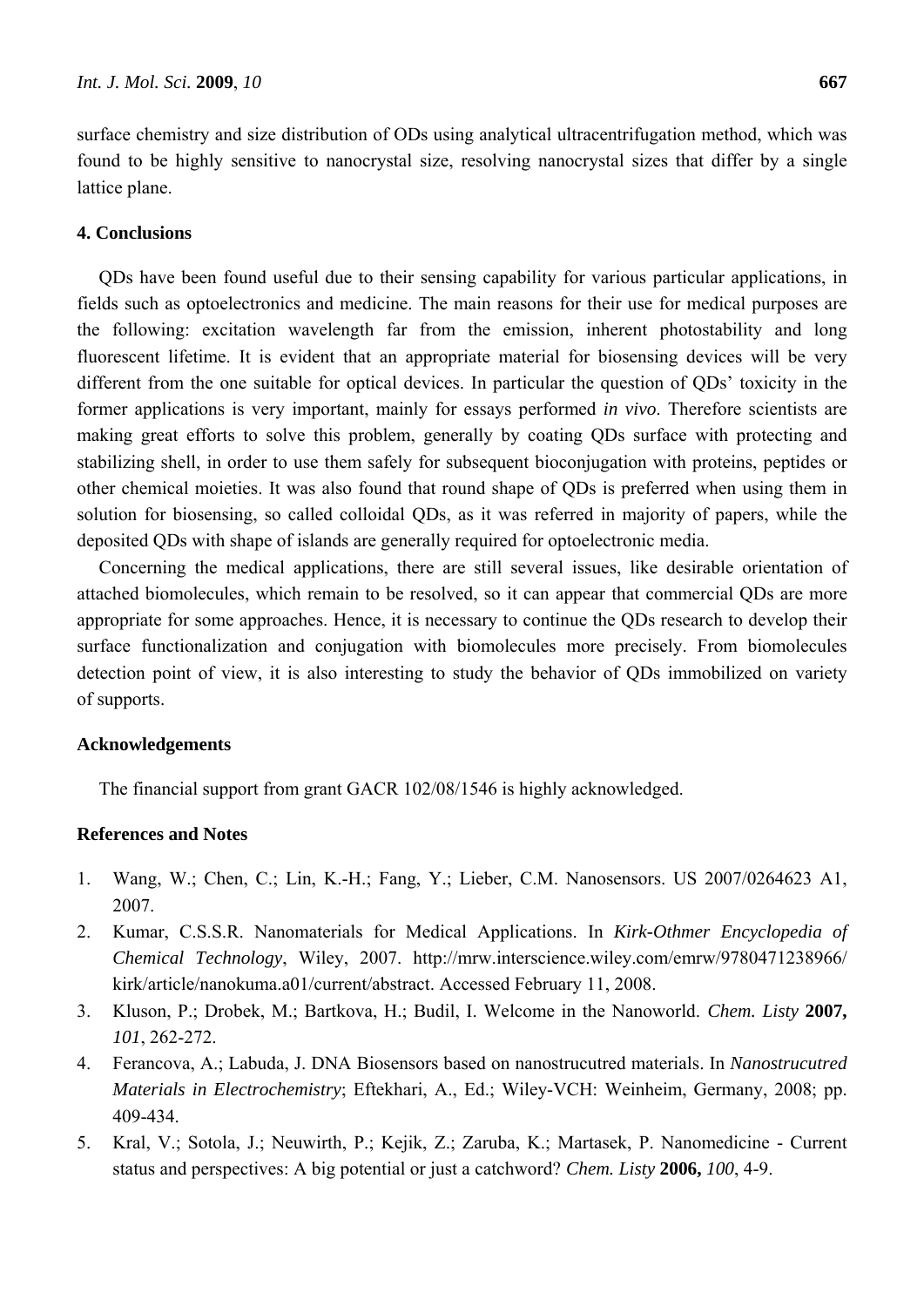- 6. Ghanem, M.A.; Bartlett, P.N.; de Groot, P.; Zhukov, A. A double templated electrodeposition method for the fabrication of arrays of metal nanodots. *Electrochem. Commun.* **2004**, *6*, 447-453.
- 7. Fujioka, K.; Hiruoka, M.; Sato, K.; Manabe, N.; Miyasaka, R.; Hanada, S.; Hoshino, A.; Tilley, R.D.; Manome, Y.; Hirakuri, K.; Yamamoto, K. Luminescent passive-oxidized silicon quantum dots as biological staining labels and their cytotoxicity effects at high concentration. *Nanotechnology* **2008**, *19*, 7.
- 8. Mićić, O.I.; Nozik, A.J. Colloidal quantum dots of III–V semiconductors. In *Nanostructured Materials and Nanotechnology*, Concise Ed.; Nalwa, H.S., Ed.; Academic Press: San Diego, California, 2002; pp. 183-205.
- 9. Matagne, P.; Leburton, J.-P. Quantum Dots: Artificial Atoms and Molecules. In *Quantum Dots and Nanowires*, Nalwa, H. S.; Bandyopadhyay, S.; American Scientific Publishers Stevenson Ranch, California, 2003; pp. 2-66.
- 10. Ng, J.; Missous, M. Improvements of stacked self-assembled InAs/GaAs quantum dot structures for 1.3 mu m applications. *Microelectron. J.* **2006**, *37*, 1446-1450.
- 11. Anantathanasarn, S.; Notzel, R.; van Veldhoven, P.J.; van Otten, F.W.M.; Barbarin, Y.; Servanton, G.; de Vries, T.; Smalbrugge, E.; Geluk, E.J.; Eijkemans, T.J.; Bente, E.; Oei, Y.S.; Smit, M.K.; Wolter, J.H. Wavelength controlled InAs/InP quantum dots for telecom laser applications. *Microelectron. J.* **2006**, *37*, 1461-1467.
- 12. Gerion, D. Fluorescence imaging in biology using nanoprobes. In *Nanosystem Characterization Tools in the Life Sciences*, 1<sup>st</sup> Ed.; Kumar, C.S.S.R., Ed.; Wiley-VCH: Weinheim, Germany, 2006; Volume 3, pp. 1-37.
- 13. Walling, M.A.; Novak, J.A.; Shepard, J.R.E. Quantum dots for live cell and *in vivo* imaging. *Int. J. Mol. Sci.* **2009**, *10*, 441-491.
- 14. Byrne, S.J.; Williams, Y.; Davies, A.; Corr, S.A.; Rakovich, A.; Gun'ko, Y.K.; Rakovich, Y.R.; Donegan, J.F.; Volkov, Y. "Jelly dots": Synthesis and cytotoxicity studies of CdTe quantum dotgelatin nanocomposites. *Small* **2007**, *3*, 1152-1156.
- 15. Qian, H.F.; Dong, C.Q.; Weng, J.F.; Ren, J.C. Facile one-pot synthesis of luminescent, watersoluble, and biocompatible glutathione-coated CdTe nanocrystals. *Small* **2006**, *2*, 747-751.
- 16. Iyer, G.; Pinaud, F.; Tsay, J.; Weiss, S. Solubilization of quantum dots with a recombinant peptide from Escherichia coli. *Small* **2007**, *3*, 793-798.
- 17. Chang, E.; Thekkek, N.; Yu, W.W.; Colvin, V.L.; Drezek, R. Evaluation of quantum dot cytotoxicity based on intracellular uptake. *Small* **2006,** *2*, 1412-1417.
- 18. Hardman, R. A toxicologic review of quantum dots: Toxicity depends on physicochemical and environmental factors. *Environ. Health Perspect.* **2006**, *114*, 165-172.
- 19. Choi, A.O.; Brown, S.E.; Szyf, M.; Maysinger, D. Quantum dot-induced epigenetic and genotoxic changes in human breast cancer cells. *J. Mol. Med.* **2008**, *86*, 291-302.
- 20. Gao, X.H.; Dave, S.R. Quantum dots for cancer molecular imaging. In *Bio-Applications of Nanoparticles*; Springer-Verlag Berlin: Berlin, 2007; Volume 620, pp. 57-73.
- 21. Gao, X.H.; Yang, L.L.; Petros, J.A.; Marshal, F.F.; Simons, J.W.; Nie, S.M. *In vivo* molecular and cellular imaging with quantum dots. *Curr. Opin. Biotechnol.* **2005**, *16*, 63-72.
- 22. Li, H.C.; Zhou, Q.F.; Liu, W.; Yan, B.; Zhao, Y.; Jiang, G.B. Progress in the toxicological researches for quantum dots. *Sci. China Ser. B* **2008**, *51*, 393-400.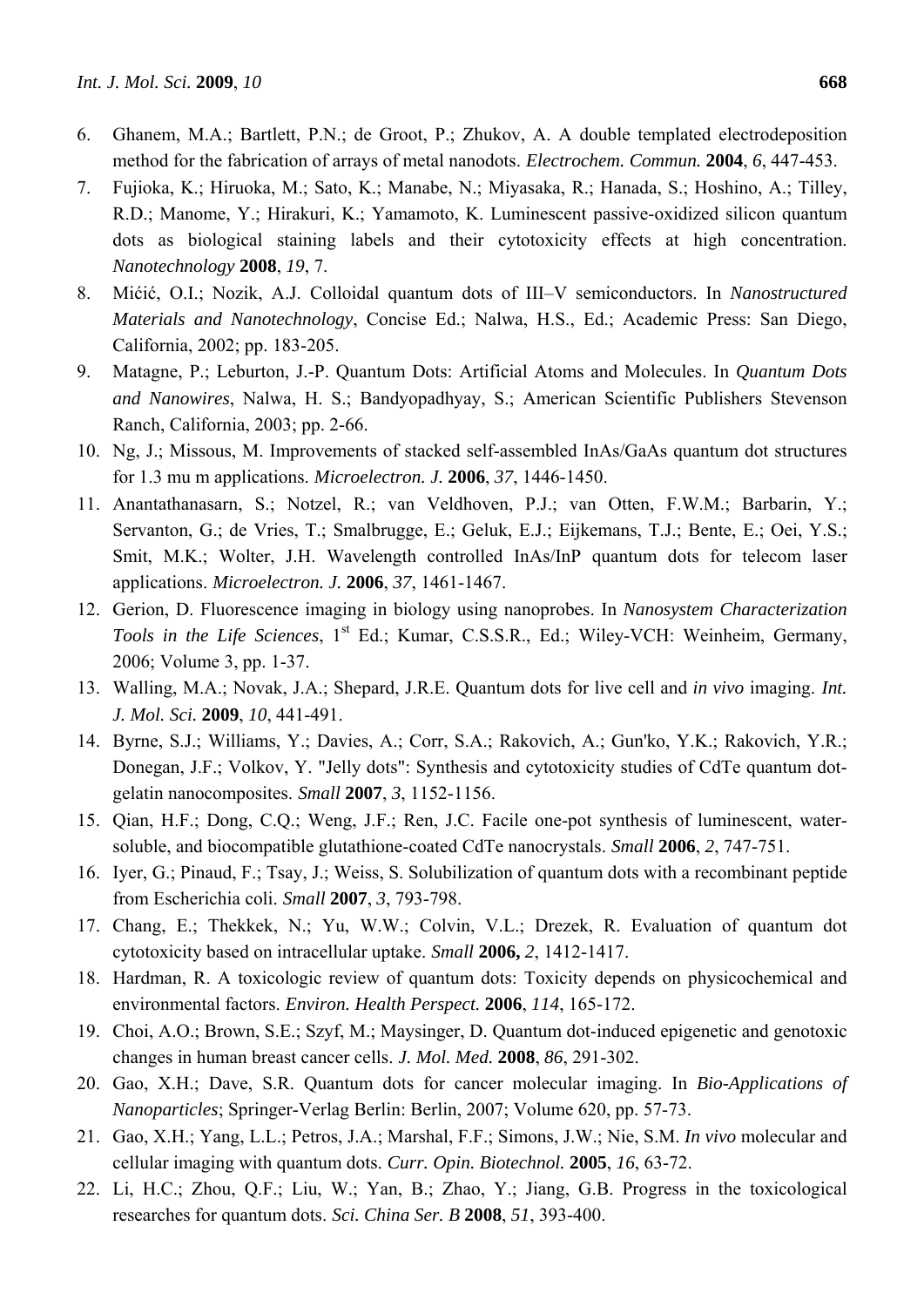- 23. Geys, J.; Nemmar, A.; Verbeken, E.; Smolders, E.; Ratoi, M.; Hoylaerts, M.F.; Nemery, B.; Hoet, P.H.M. Acute toxicity and prothrombotic effects of quantum dots: Impact of surface charge. *Environ. Health Perspect.* **2008**, *116*, 1607-1613.
- 24. Yong, K.T. Mn-doped near-infrared quantum dots as multimodal targeted probes for pancreatic cancer imaging. *Nanotechnology* **2009**, *20*, 10.
- 25. Chen, H.Y.; Wang, Y.Q.; Xu, J.; Ji, J.Z.; Zhang, J.; Hu, Y.Z.; Gu, Y.Q. Non-invasive near infrared fluorescence imaging of CdHgTe quantum dots in mouse model. *J. Fluoresc.* **2008**, *18*, 801-811.
- 26. Depalo, N.; Mallardi, A.; Comparelli, R.; Striccoli, M.; Agostiano, A.; Curri, M.L. Luminescent nanocrystals in phospholipid micelles for bioconjugation: An optical and structural investigation. *J. Colloid Interface Sci.* **2008**, *325*, 558-566.
- 27. Emerich, D.F.; Thanos, C.G. Multifunctional peptide-based nanosystems for improving delivery and molecular imaging. *Curr. Opin. Mol. Ther.* **2008**, *10*, 132-139.
- 28. De La Fuente, J.M.; Berry, C.C.; Riehle, M.; Cronin, L.; Curtis, A.S.G. Quantum dots and their uses. US 2007/0249064 A1, 2007.
- 29. Lin, C.A.J.; Liedl, T.; Sperling, R.A.; Fernandez-Arguelles, M.T.; Costa-Fernandez, J.M.; Pereiro, R.; Sanz-Medel, A.; Chang, W.H.; Parak, W.J. Bioanalytics and biolabeling with semiconductor nanoparticles (quantum dots). *J. Mater. Chem.* **2007**, *17*, 1343-1346.
- 30. Liu, T.C.; Zhang, H.L.; Wang, J.H.; Wang, H.Q.; Zhang, Z.H.; Hua, X.F.; Cao, Y.C.; Luo, Q.M.; Zhao, Y.D. Study on molecular interactions between proteins on live cell membranes using quantum dot-based fluorescence resonance energy transfer. *Anal. Bioanal. Chem.* **2008**, *391*, 2819-2824.
- 31. Tan, W.H.; Wang, K.M.; He, X.X.; Zhao, X.J.; Drake, T.; Wang, L.; Bagwe, R.P. Bionanotechnology based on silica nanoparticles. *Med. Res. Rev.* **2004**, *24*, 621-638.
- 32. Hu, J.T.; Li, L.S.; Yang, W.D.; Manna, L.; Wang, L.W.; Alivisatos, A.P. Linearly polarized emission from colloidal semiconductor quantum rods. *Science* **2001**, *292*, 2060-2063.
- 33. Dembski, S.; Graf, C.; Kruger, T.; Gbureck, U.; Ewald, A.; Bock, A.; Ruhl, E. Photoactivation of CdSe/ZnS quantum dots embedded in silica colloids. *Small* **2008**, *4*, 1516-1526.
- 34. Zhang, Y.; Mi, L.; Wang, P. N.; Lu, S.J.; Chen, J.Y.; Guo, J.; Yang, W.L.; Wang, C.C. Photoluminescence decay dynamics of thiol-capped CdTe quantum dots in living cells under microexcitation. *Small* **2008**, *4*, 777-780.
- 35. Zheng, J.J.; Zheng, Z.H.; Gong, W.W.; Hu, X.B.; Gao, W. Abnormal temperature behavior of photoluminescence in CdSe/ZnSe self-assembled quantum dots. *Solid State Commun.* **2008**, *147*, 429-432.
- 36. Sapsford, K.E.; Pons, T.; Medintz, I.L.; Mattoussi, H. Biosensing with luminescent semiconductor quantum dots. *Sensors* **2006**, *6*, 925-953.
- 37. Huang, F.H.; Chen, G.N. Preparation and application of L-cysteine-modified CdSe/CdS core/shell nanocrystals as a novel fluorescence probe for detection of nucleic acid. *Spectroc. Acta Pt. A-Molec. Biomolec. Spectr.* **2008**, *70*, 318-323.
- 38. Tansil, N.C.; Gao, Z.Q. Nanoparticles in biomolecular detection. *Nano Today* **2006**, *1*, 28-37.
- 39. Chen, Z.; Li, G.; Zhang, L.; Jiang, J.; Li, Z.; Peng, Z.; Deng, L. A new method for the detection of ATP using a quantum-dot-tagged aptamer. *Anal. Bioanal. Chem.* **2008**, *392*, 1185-1188.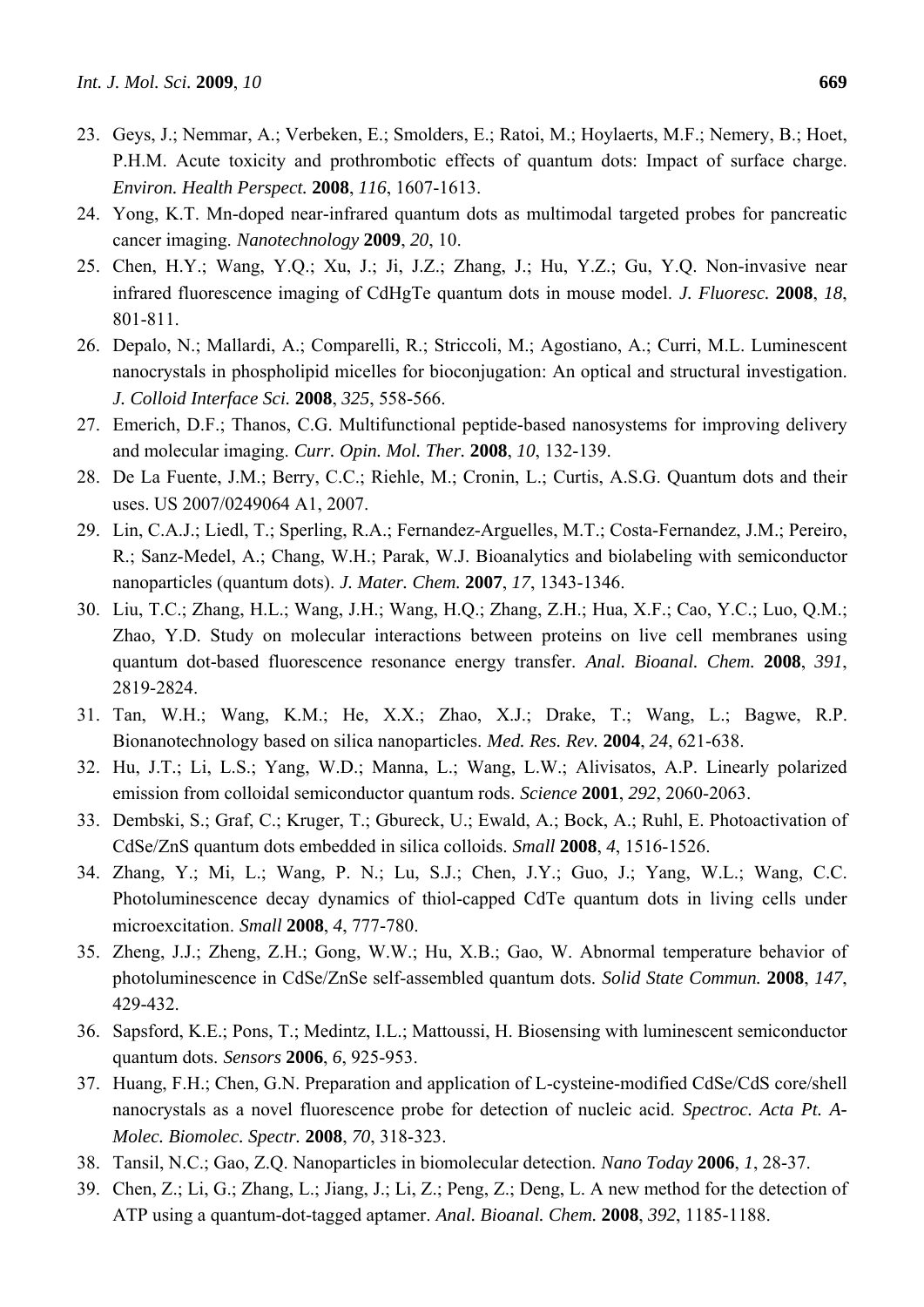- 40. Chen, W.B.; Wang, X.; Tu, X.J.; Pei, D.J.; Zhao, Y.; Guo, X.Q. Water-soluble off-on spin-labeled quantum-dots conjugate. *Small* **2008**, *4*, 759-764.
- 41. Chen, Q.F.; Yang, D.Z.; Xu, S.K. Conjugations between cysteamine-stabilized CdTe quantum dots and single stranded DNA. *Anal. Lett.* **2008**, *41*, 1964-1974.
- 42. Shingyoji, M.; Gerion, D.; Pinkel, D.; Gray, J.W.; Chen, F.Q. Quantum dots-based reverse phase protein microarray. *Talanta* **2005**, *67*, 472-478.
- 43. Liu, T.C.; Wang, J.H.; Wang, H.Q.; Zhang, H.L.; Zhang, Z.H.; Hua, X.F.; Cao, Y.C.; Zhao, Y.D.; Luo, Q.M. Bioconjugate recognition molecules to quantum dots as tumor probes. *J. Biomed. Mater. Res. Part A* **2007**, *83A*, 1209-1216.
- 44. Shan, Y.M.; Wang, L.P.; Shi, Y.H.; Zhang, H.; Li, H.M.; Liu, H.Z.; Yang, B.; Li, T.Y.; Fang, X.X.; Li, W. NHS-mediated QDs-peptide/protein conjugation and its application for cell labeling. *Talanta* **2008**, *75*, 1008-1014.
- 45. Susumu, K.; Uyeda, H.T.; Medintz, I.L.; Mattoussi, H. Design of biotin-functionalized luminescent quantum dots. *J. Biomed. Biotechnol.* **2007**, 7.
- 46. Liedl, T.; Dietz, H.; Yurke, B.; Simmel, F. Controlled trapping and release of quantum dots in a DNA-Switchable hydrogel. *Small* **2007**, *3*, 1688-1693.
- 47. Goldman, E.R.; Medintz, I.L.; Mattoussi, H. Luminescent quantum dots in immunoassays. *Anal. Bioanal. Chem.* **2006**, *384*, 560-563.
- 48. Murcia, M.J.; Naumann, C.A. Biofunctionalization of fluorescent nanoparticles. In *Biofunctionalization of Nanomaterials*, 1<sup>st</sup> Ed.; Kumar, C.S.S.R., Ed.; Wiley-VCH: Weinheim, Germany, 2005; Volume 1, pp. 1-40.
- 49. Protiere, M.; Reiss, P. Highly luminescent Cd1-xZnxSe/ZnS core shell nanocrystals emitting in the blue-green spectral range. *Small* **2007**, *3*, 399-403.
- 50. Bera, D.; Qian, L.; Holloway, P.H. Time-evolution of photoluminescence properties of ZnO/MgO core/shell quantum dots. *J. Phys. D-Appl. Phys.* **2008**, *41*, 4.
- 51. Chen, Y.; Munechika, K.; Plante, I.J.L.; Munro, A.M.; Skrabalak, S.E.; Xia, Y.; Ginger, D.S. Excitation enhancement of CdSe quantum dots by single metal nanoparticles. *Appl. Phys. Lett.*  **2008**, *93*, 3.
- 52. Issac, A.; Jin, S.Y.; Lian, T.Q. Intermittent electron transfer activity from single CdSe/ZnS quantum dots. *J. Am. Chem. Soc.* **2008**, *130*, 11280-11281.
- 53. Al-Jamal, W.T.; Al-Jamal, K.T.; Bomans, P.H.; Frederik, P.M.; Kostarelos, K. Functionalizedquantum-dot-liposome hybrids as multimodal nanoparticles for cancer. *Small* **2008**, *4*, 1406-1415.
- 54. Pan, J.; Wang, Y.; Feng, S.S. Formulation, characterization, and *in vitro* evaluation of quantum dots loaded in poly(lactide)-vitamin E TPGS nanoparticles for cellular and molecular imaging. *Biotechnol. Bioeng.* **2008**, *101*, 622-633.
- 55. Kerman, K.; Endo, T.; Tsukamoto, M.; Chikae, M.; Takamura, Y.; Tamiya, E. Quantum dotbased immunosensor for the detection of prostate-specific antigen using fluorescence microscopy. *Talanta* **2007**, *71*, 1494-1499.
- 56. Wang, J.; Liu, G.D.; Wu, H.; Lin, Y.H. Quantum-dot-based electrochemical immunoassay for high-throughput screening of the prostate-specific antigen. *Small* **2008**, *4*, 82-86.
- 57. Dahan, M. From analog to digital: Exploring cell dynamics with single quantum dots. *Histochem.Cell Biol.* **2006**, *125*, 451-456.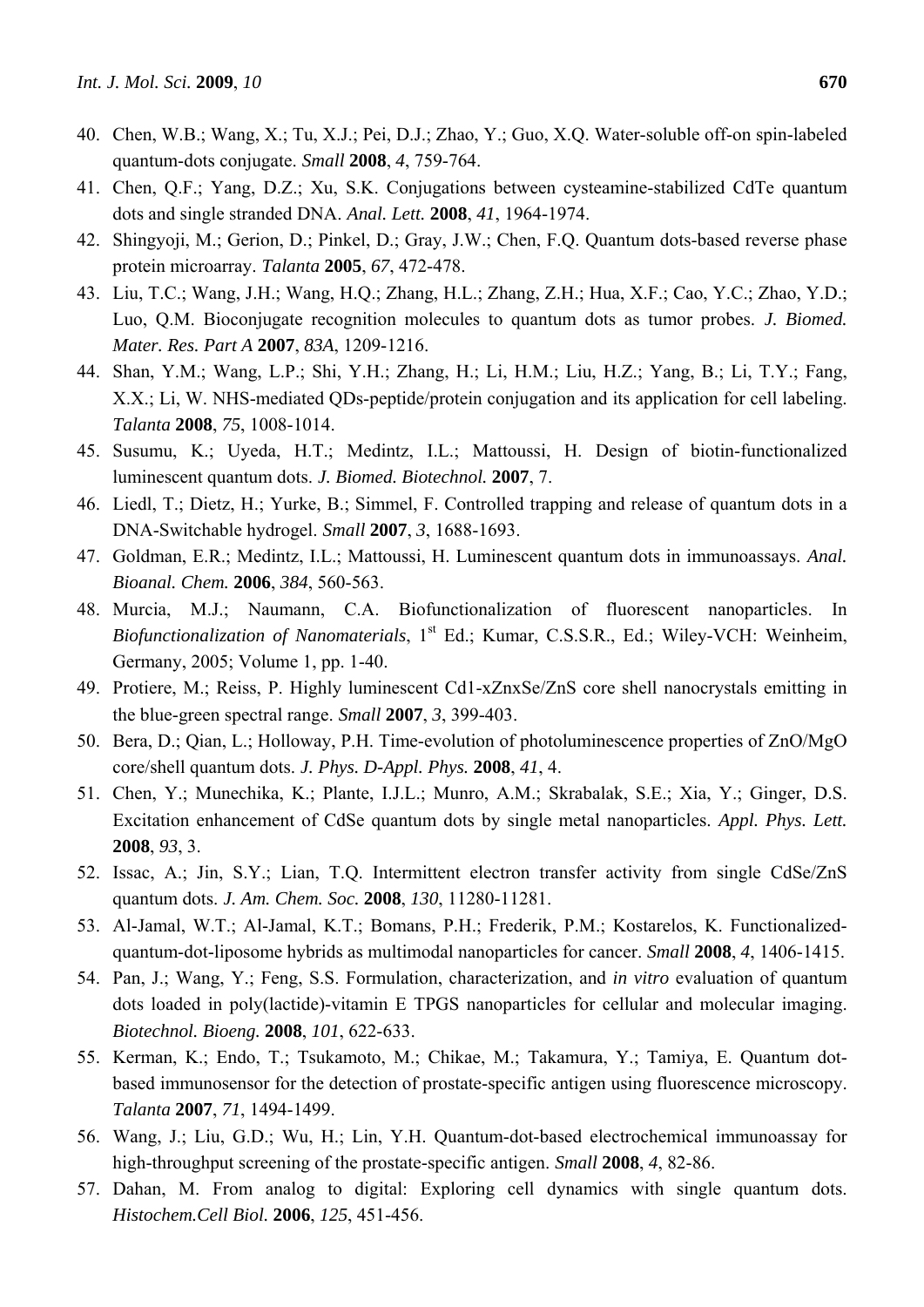- 58. Deerinck, T.J. The Application of fluorescent quantum dots to confocal, multiphoton, and electron microscopic imaging. *Toxicol. Pathol.* **2008**, *36*, 112-116.
- 59. Kim, K.; Kim, D.; Cho, E.-J.; Huh, Y.-M. A quantitative analysis of the intracellular transport of quantum dot-peptide in live cells using total internal reflection and confocal microscopy. *Prog. Biomed.Opt. Imag.* **2007**, *8*, 64490K.1-64490K.7.
- 60. Michalet, X.; Pinaud, F.F.; Bentolila, L.A.; Tsay, J.M.; Doose, S.; Li, J.J.; Sundaresan, G.; Wu, A.M.; Gambhir, S.S.; Weiss, S. Quantum dots for live cells, *in vivo* imaging, and diagnostics. *Science* **2005**, *307*, 538-544.
- 61. Jin, T.; Fujii, F.; Komai, Y.; Seki, J.; Seiyama, A.; Yoshioka, Y. Preparation and characterization of highly fluorescent, glutathione-coated near infrared quantum dots for *in vivo* fluorescence imaging. *Int. J. Mol. Sci.* **2008**, *9*, 2044-2061.
- 62. Lin, S.; Xie, X.Y.; Patel, M.R.; Yang, Y.H.; Li, Z.J.; Cao, F.; Gheysens, O.; Zhang, Y.; Gambhir, S.S.; Rao, J.H.; Wu, J.C. Quantum dot imaging for embryonic stem cells. *BMC Biotechnol.* **2007**, *7*, 10.
- 63. Lin, S.-Y.; Chen, N.-T.; Sum, S.-P.; Lo, L.-W.; Yang, C.-S. Ligand exchanged photoluminescent gold quantum dots functionalized with leading peptides for nuclear targeting and intracellular imaging. *Chem. Commun.* **2008**, 4762-4764.
- 64. Chen, F.Q.; Gerion, D. Fluorescent CdSe/ZnS nanocrystal-peptide conjugates for long-term, nontoxic imaging and nuclear targeting in living cells. *Nano Lett.* **2004**, *4*, 1827-1832.
- 65. Lieleg, O.; Lopez-Garcia, M.; Semmrich, C.; Auernheimer, J.; Kessler, H.; Bausch, A.R. Specific integrin Labeling in living Celts using functionalized nanocrystals. *Small* **2007**, *3*, 1560-1565.
- 66. Medintz, I.L.; Mattoussi, H.; Clapp, A.R. Potential clinical applications of quantum dots. *Int. J. Nanomed.* **2008**, *3*, 151-167.
- 67. Mahler, B.; Spinicelli, P.; Buil, S.; Quelin, X.; Hermier, J.P.; Dubertret, B. Towards non-blinking colloidal quantum dots. *Nat. Mater.* **2008**, *7*, 659-664.
- 68. Shi, Y.F.; He, P.; Zhu, X.Y. Photoluminescence-enhanced biocompatible quantum dots by phospholipid functionalization. *Mater. Res. Bull.* **2008**, *43*, 2626-2635.
- 69. Bodas, D.; Khan-Malek, C. Direct patterning of quantum dots on structured PDMS surface. *Sens. Actuator B-Chem.* **2007**, *128*, 168-172.
- 70. Yokota, H.; Tsunashima, K.; Iizuka, K.; Okamoto, H. Direct electron beam patterning and molecular beam epitaxy growth of InAs: Site definition of quantum dots. *J. Vac. Sci. Technol. B*  **2008**, *26*, 1097-1099.
- 71. Zhu, C.Q.; Wang, P.; Wang, X.; Li, Y. Facile phosphine-free synthesis of CdSe/ZnS core/shell nanocrystals without precursor injection. *Nanoscale Res. Lett.* **2008**, *3*, 213-220.
- 72. Oluwafemi, S.O.; Revaprasadu, N.; Ramirez, A.J. A novel one-pot route for the synthesis of water-soluble cadmium selenide nanoparticles. *J. Cryst. Growth* **2008**, *310*, 3230-3234.
- 73. Gu, Z.Y.; Zou, L.; Fang, Z.; Zhu, W.H.; Zhong, X.H. One-pot synthesis of highly luminescent CdTe/CdS core/shell nanocrystals in aqueous phase. *Nanotechnology* **2008**, *19*, 7.
- 74. Ma, Q.; Song, T.Y.; Yuan, P.; Wang, C.; Su, X.G. QDs-labeled microspheres for the adsorption of rabbit immunoglobulin G and fluoroimmunoassay. *Colloid Surf. B-Biointerfaces* **2008**, *64*, 248-254.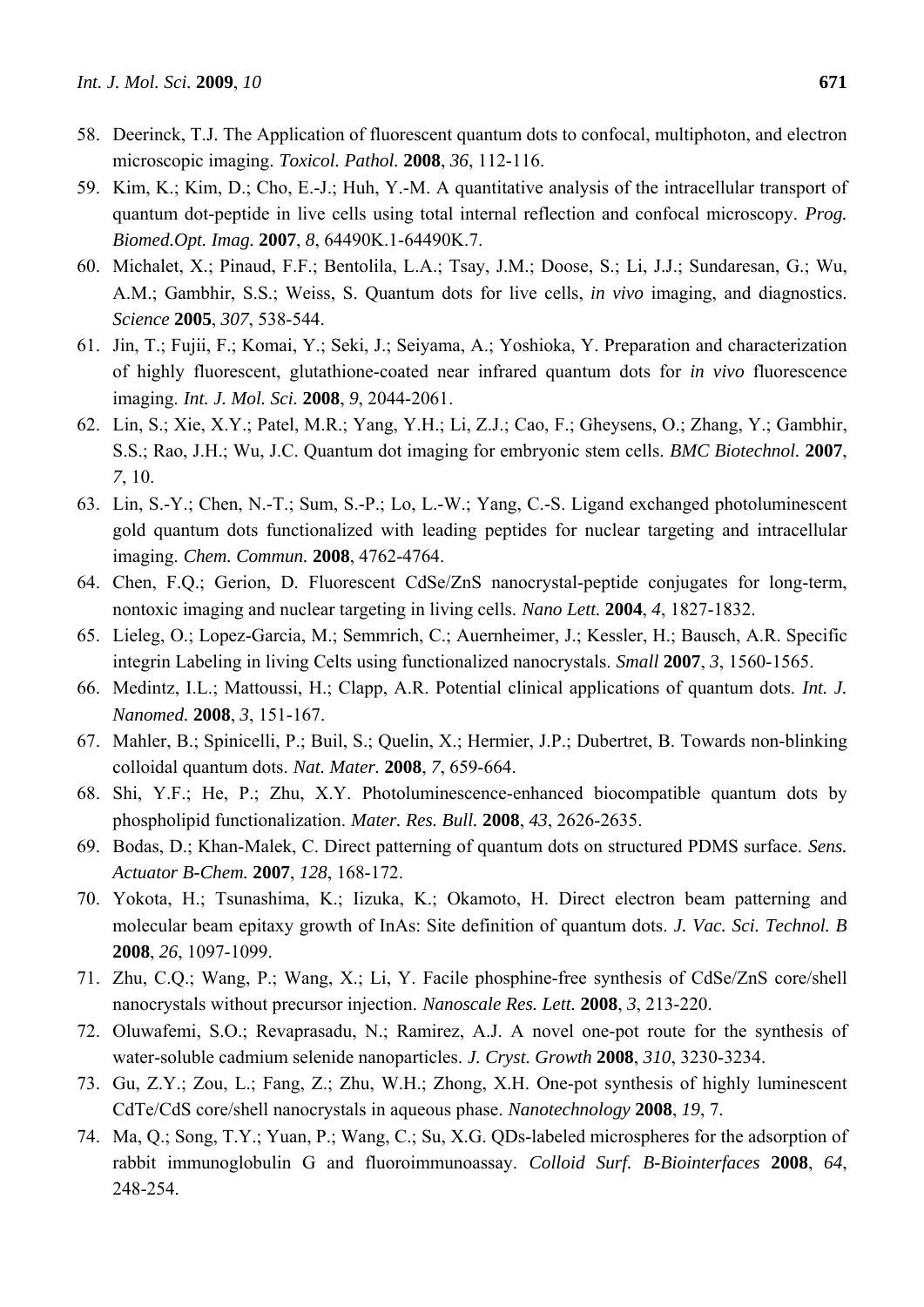- 75. Wang, X.Y.; Ma, Q.; Li, B.; Li, Y.B.; Su, X.G. The preparation of CdTe nanoparticles and CdTe nanoparticle-label led microspheres for biological applications. *Luminescence* **2007**, *22*, 1-8.
- 76. Murcia, M.J.; Shaw, D.L.; Long, E.C.; Naumann, C.A. Fluorescence correlation spectroscopy of CdSe/ZnS quantum dot optical bioimaging probes with ultra-thin biocompatible coatings. *Opt. Commun.* **2008**, *281*, 1771-1780.
- 77. Jorge, P.A.S.; Martins, M.A.; Trindade, T.; Santos, J.L.; Farahi, F. Optical fiber sensing using quantum dots. *Sensors* **2007**, *7*, 3489-3534.
- 78. Wang, J.; Xu, J.; Goodman, M.D.; Chen, Y.; Cai, M.; Shinar, J.; Lin, Z.Q. A simple biphasic route to water soluble dithiocarbamate functionalized quantum dots. *J. Mater. Chem.* **2008**, *18*, 3270-3274.
- 79. Wang, H.Q.; Zhang, H.L.; Li, X.Q.; Wang, J.H.; Huang, Z.L.; Zhao, Y.D. Solubilization and bioconjugation of QDs and their application in cell imaging. *J. Biomed. Mater. Res. Part A* **2008**, *86A*, 833-841.
- 80. Koole, R.; van Schooneveld, M.M.; Hilhorst, J.; Donega, C.D.; t Hart, D.C.; van Blaaderen, A.; Vanmaekelbergh, D.; Meijerink, A. On the incorporation mechanism of hydrophobic quantum dots in silica spheres by a reverse microemulsion method. *Chem. Mat.* **2008**, *20*, 2503-2512.
- 81. Liu, W.; He, Z.K.; Liang, J.G.; Zhu, Y.L.; Xu, H.B.; Yang, X.L. Preparation and characterization of novel fluorescent nanocomposite particles: CdSe/ZnS core-shell quantum dots loaded solid lipid nanoparticles. *J. Biomed. Mater. Res. Part A* **2008**, *84A*, 1018-1025.
- 82. Zhang, B.B.; Cheng, J.; Li, D.N.; Liu, X.H.; Ma, G.P.; Chang, J. A novel method to make hydrophilic quantum dots and its application on biodetection. *Mater. Sci. Eng. B-Adv. Funct. Solid-State Mater.* **2008**, *149*, 87-92.
- 83. Djenizian, T.; Balaur, E.; Schmuki, P. Direct immobilization of DNA on diamond-like carbon nanodots. *Nanotechnology* **2006**, *17*, 2004-2007.
- 84. Henini, M. Properties and applications of quantum dot heterostructures grown by molecular beam epitaxy. *Nanoscale Res. Lett.* **2006**, *1*, 32-45.
- 85. Dai, C.A.; Wu, Y.L.; Lee, Y.H.; Chang, C.J.; Su, W.F. Fabrication of 2D ordered structure of selfassembled block copolymers containing gold nanoparticles. *J. Cryst. Growth* **2006**, *288*, 128-136.
- 86. Eberl, K.; Lipinski, M.O.; Manz, Y.M.; Winter, W.; Jin-Phillipp, N.Y.; Schmidt, O.G. In *Self-Assembling Quantum Dots for Optoelectronic Devices on Si and GaAs*, 11<sup>th</sup> International Winterschool on New Developments in Solid State Physics, Mauterndorf, Austria, 21-25, February, 2000; Elsevier Science Bv: Mauterndorf, Austria, 2000; pp. 164-174.
- 87. Wang, Z.M.; Holmes, K.; Mazur, Y.I.; Ramsey, K.A.; Salamo, G.J. Self-organization of quantumdot pairs by high-temperature droplet epitaxy. *Nanoscale Res. Lett.* **2006**, *1*, 57-61.
- 88. Chu, S.Z.; Inoue, S.; Wada, K.; Hishita, S.; Kurashima, K. Self-organized nanoporous anodic titania films and ordered titania nanodots/nanorods on glass. *Adv. Func. Mat.* **2005**, *15*, 1343-1349.
- 89. Xiao, P.; Garcia, B.B.; Guo, Q.; Liu, D.W.; Cao, G.Z. TiO2 nanotube arrays fabricated by anodization in different electrolytes for biosensing. *Electrochem. Commun.* **2007**, *9*, 2441-2447.
- 90. Chen, P.L.; Kuo, C.T.; Pan, F.M.; Tsai, T.G. Preparation and phase transformation of highly ordered TiO2 nanodot arrays on sapphire substrates. *Appl. Phys. Lett.* **2004**, *84*, 3888-3890.